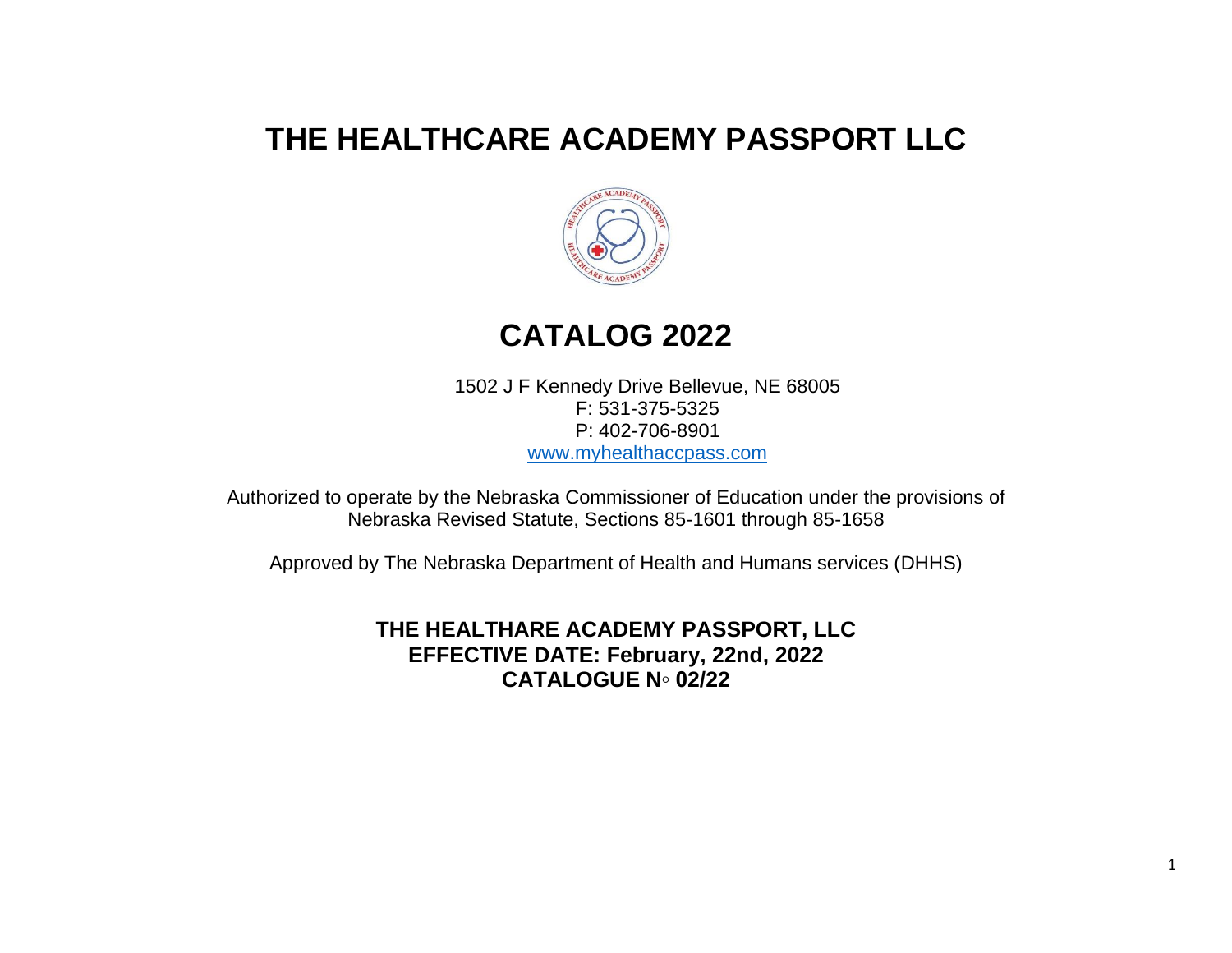## **TABLE OF CONTENT**

| 5    |
|------|
| 5    |
| 5    |
| 5    |
| 5    |
|      |
| 6    |
|      |
| 7    |
| 8    |
| 8    |
| -8   |
| 8    |
| 9    |
|      |
| 9    |
| 9    |
| 9    |
| 10   |
| - 10 |
| 10   |
| 10   |
| 10   |

## Page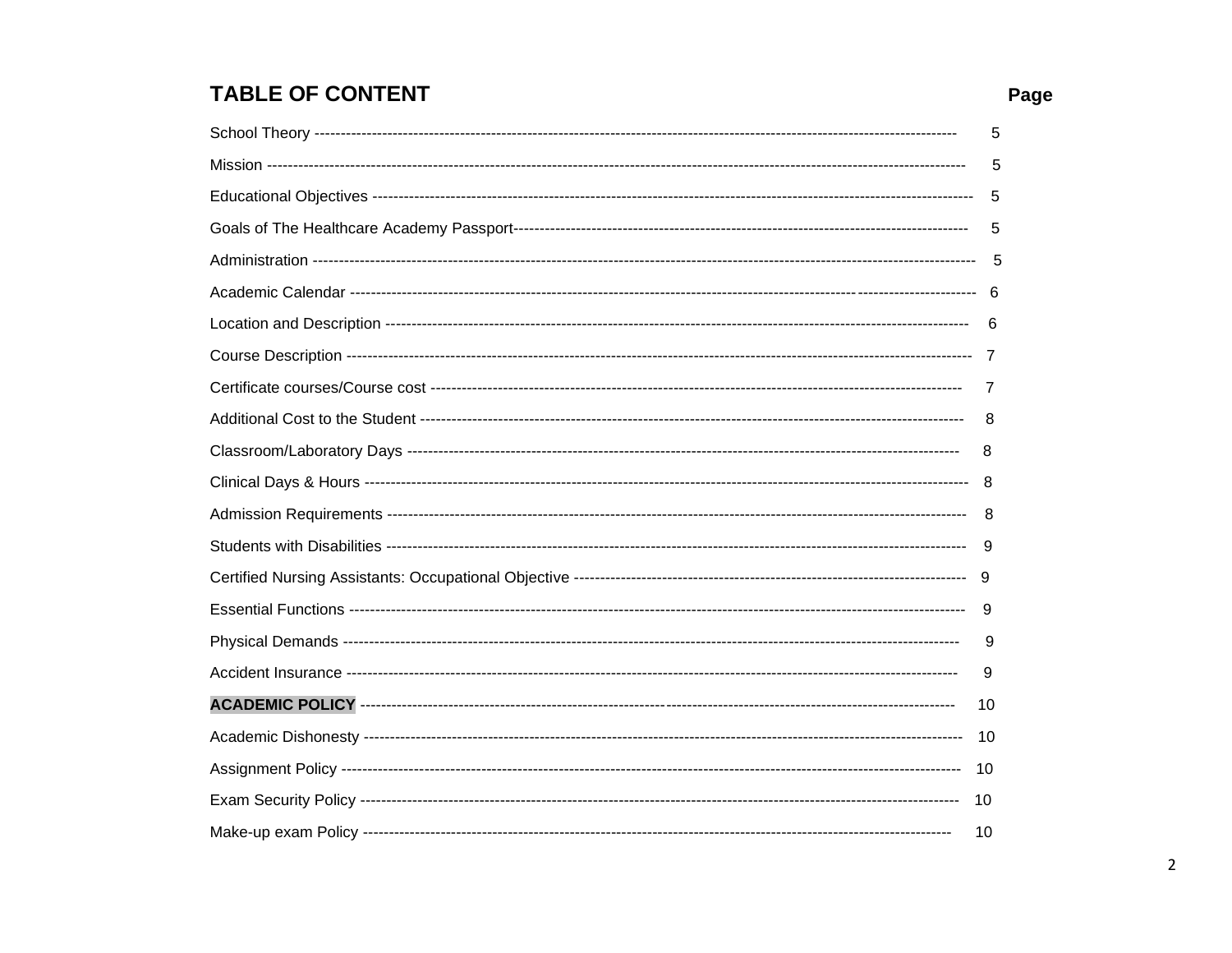|                          | 10   |
|--------------------------|------|
|                          | 11   |
|                          | 11   |
| <b>ATTENDANCE POLICY</b> |      |
|                          |      |
|                          | 11   |
|                          | -11  |
|                          | - 12 |
|                          |      |
|                          |      |
|                          |      |
|                          |      |
|                          |      |
|                          | - 12 |
|                          |      |
|                          | -13  |
|                          |      |
|                          |      |
|                          |      |
|                          |      |
|                          |      |
|                          | 16   |
|                          | - 16 |
|                          |      |

 $\overline{3}$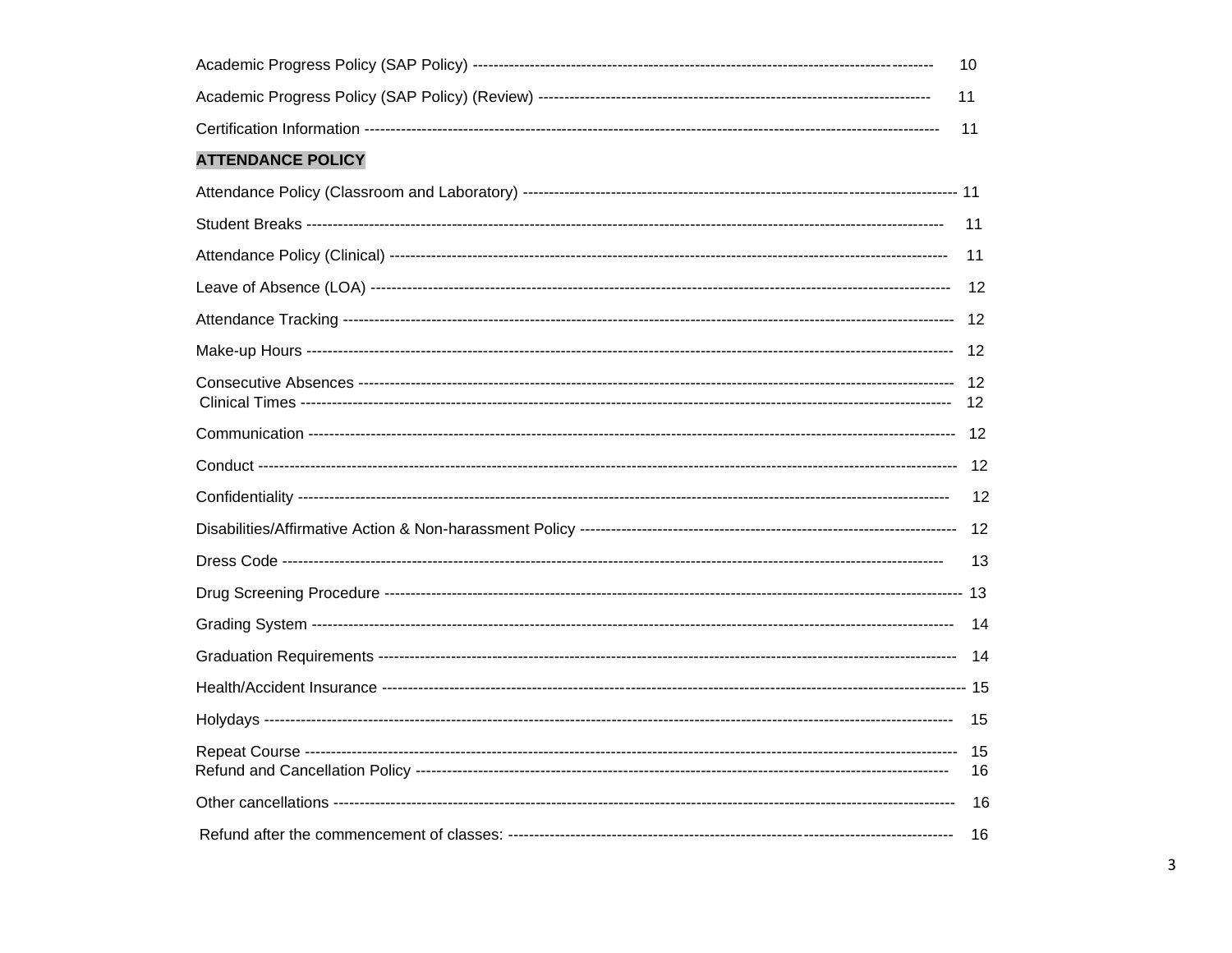|                         | 16 |
|-------------------------|----|
|                         | 17 |
|                         | 18 |
|                         | 18 |
|                         | 18 |
|                         | 18 |
|                         | 19 |
|                         | 19 |
|                         | 19 |
|                         | 19 |
|                         | 19 |
|                         | 19 |
|                         | 20 |
|                         | 20 |
| <b>STUDENT SERVICES</b> |    |
|                         | 20 |
|                         | 20 |
|                         | 21 |
|                         | 21 |
|                         | 22 |
|                         | 22 |
|                         | 23 |
|                         | 23 |
|                         | 23 |
|                         | 24 |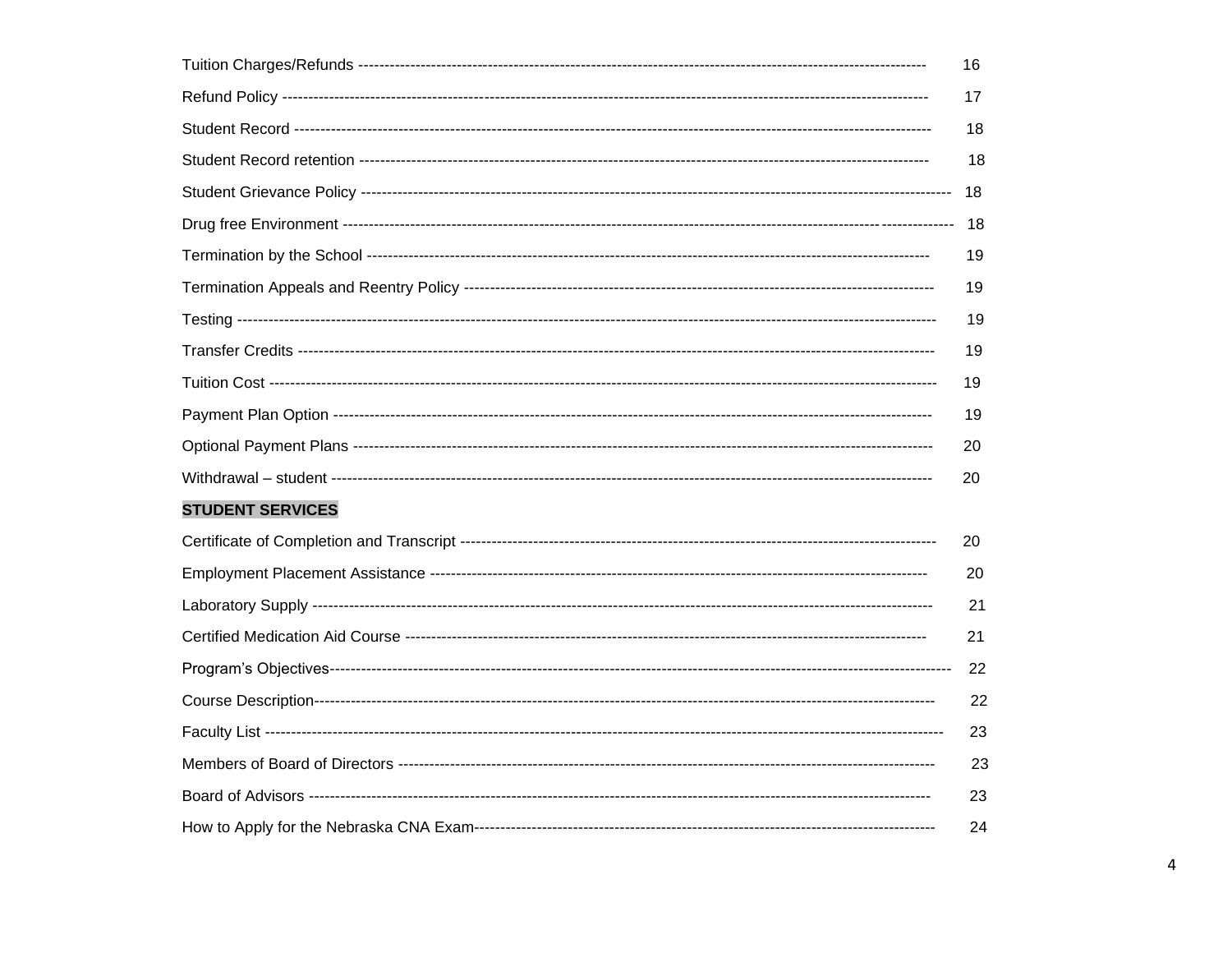## School Theory

The Healthcare Academy Passport believes to be the stepping stone to future education and professional advancement of individuals in the community.

## Mission

The Healthcare Academy Passport, LLC (THAP) strives for excellence in educating and training each individual student, encouraging them to not only achieve but surpass their educational and career goals. As a teaching facility, we believe our success is built solely on the success of each student who passes through our doors.

## Educational Objectives

The courses at THAP are designed to provide the student with the skills necessary to embrace his/her career among the healthcare professional team. The Healthcare Academy Passport sets high academic expectations and standards for all its students and staff. The catalog is intended to inform students with the policies of the training center. Students are responsible for knowing and following the content of this catalog. Students are welcome to ask any burning question pertaining to this catalog.

## Goals of The Healthcare Academy Passport

- To provide students with the training and the knowledge needed to become a valued, integral part of the fast changing and versatile healthcare field
- To prepare the best C.N.A (Certified Nursing Assistant) in town by going above and beyond its efforts to invest in the education of its students at the end of each section.
- To provide qualified, experienced faculty, ensuring that accurate and up-to-date material is delivered to all students in a way they can learn
- To encourage students to look at education as a lifelong process.

## Administration

Administrator: Peace Johnson, BSN, RN Instructor: Peace Johnson, BSN, RN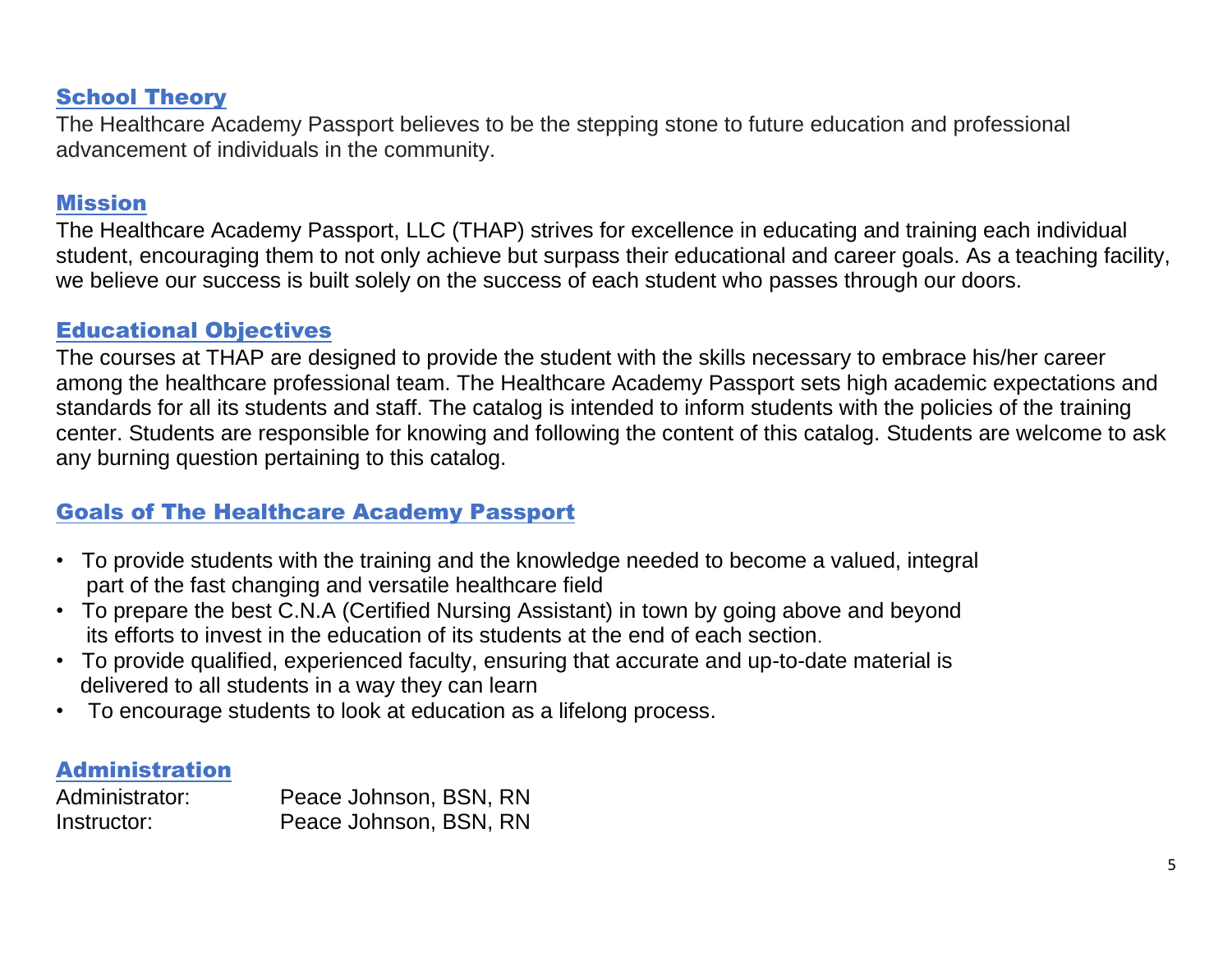Instructor: Valerie Whitmore BSN, RN

## Academic Calendar

**Spring Classes: January- April** Nurse Aide Course **(CPR included)** Medication Aide Course

**Summer Classes: May – August** Nurse Aide Course **(CPR included)** Medication Aide Course

**Fall Classes: September - December** Nurse Aide Course **(CPR included)** Medication Aide Course

The Nurse Aide course is **100 clock hours** in length [(96 hours (72 hours classroom lecture and labs skills) and 24 hours clinical) and 4 hours CPR)], *excluded the breaks hours*. The Medication Aide course is **40 clock hours** in length.

Please visit our website for more details regarding enrollment periods, and beginning and ending dates of terms at www.myhealthaccpass.com

## Location and Description

We are located at 1502 J F Kennedy Dr, Bellevue, NE 68005 behind Subway. In the premises, include the administrator office, the classrooms; a fully furnished operational laboratory; restrooms (Male & Female) and a break room equipped with a refrigerator, a microwave and a coffer maker for our students. Our classrooms are furnished with modern equipment including: computer, chairs and tables, TV set for educational videos, a projector with screen to enhance classroom activities. Please refer to each course outline for a full description of equipment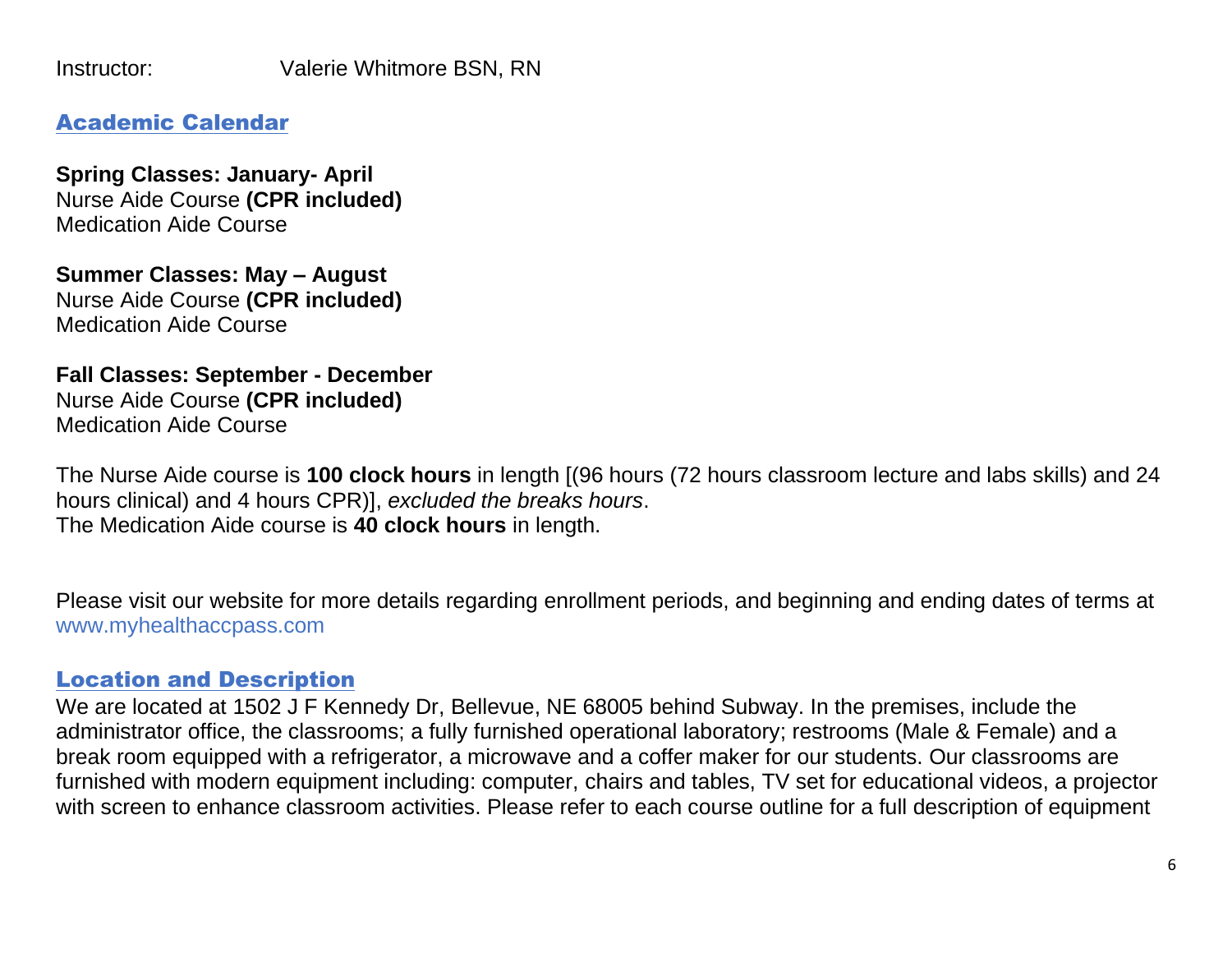available for that course.

#### COURSE DESCRIPTION

#### Nursing Assistant

#### **52 classroom hours, 20 laboratory hours, 24 clinical hours ~ 4 weeks**

Classes are limited to 10 students: Instructor to student ratio 1:10

The Nursing Assistant course has been designed to provide students with the theory and skills necessary to give basic patient care in long-term and acute care settings. The course include foundations of resident care; understanding residents; body systems and related conditions; confusion, dementia, and Alzheimer's Disease; personal care skills; basic nursing skills; nutrition and hydration; rehabilitation and restorative care; caring for yourself including BLS CPR; patient rights, recognizing and report abuse services; health care team member skills including time management and prioritizing work; legal aspect of nursing assistant practice, medical terminology. In addition to 52 hours of classroom training, students will spend 20 hours in the laboratory setting. Moreover, students will complete 24 hours of directly supervised clinical hours. Graduates will be qualified to make application for Nebraska' State Board of (CNA) examination.

Certificate Courses/Course Cost

## Two Options:

**Option 1**: Tuition *All inclusive* **\$700.00** (CPR; Background check; State Exams (written and clinicals skills exams); top uniforms; BP Cuffs & Stethoscope & textbooks)

**Option 2:** Tuition **\$500.00** (Student provide for his/her own training/course materials, but CPR**).** 

Use of textbook, scrub top, supplies, and background check, State exams fees and CPR card are all included in the cost of the tuition for those who choose "all-inclusive tuition" option. All students, regardless of the type of tuition they choose, are responsible for obtaining their TB test. Students who are required to obtain a chest x-ray for negative TB verification are responsible for costs incurred.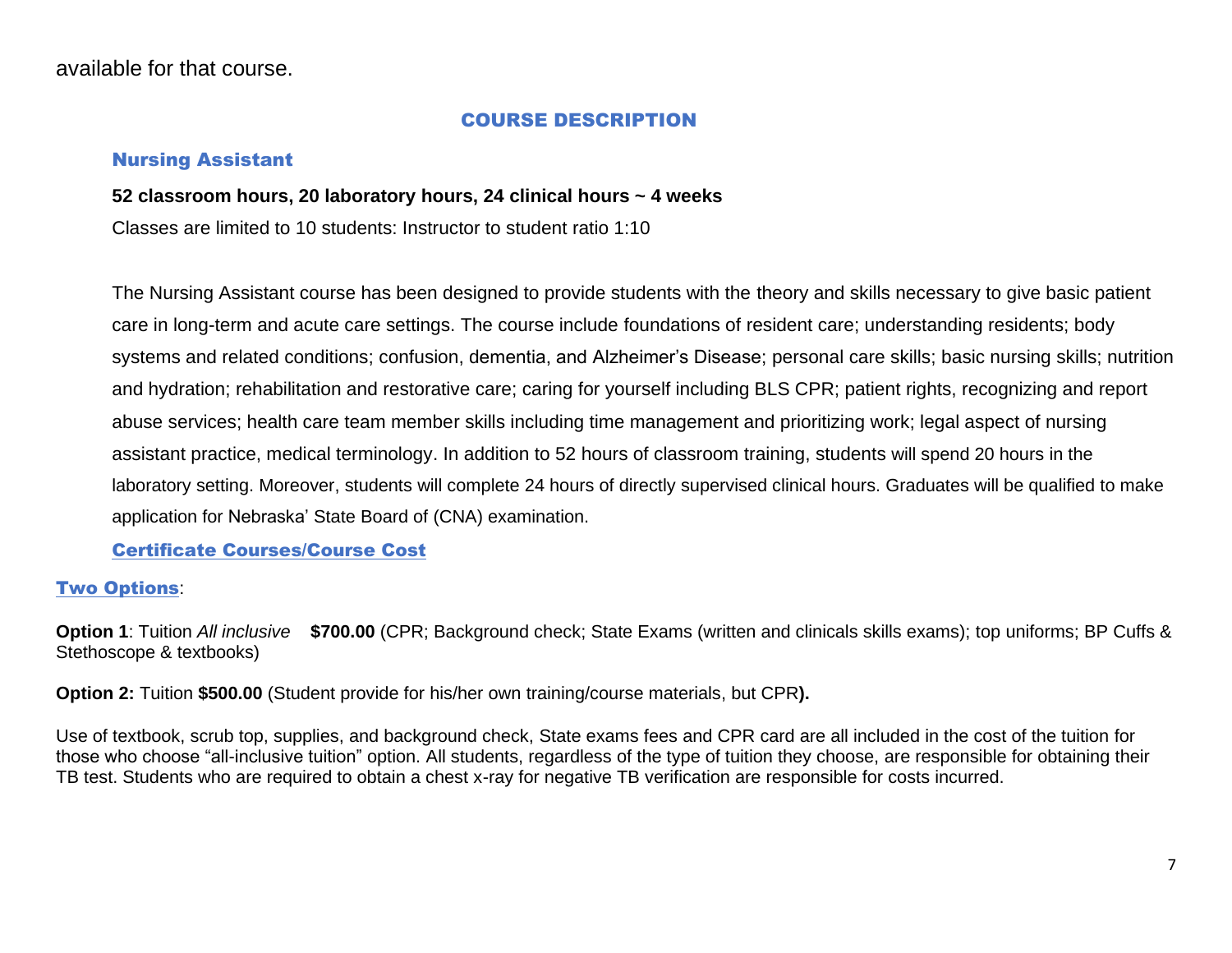**\*\*Upon successful completion of the course, THAP will schedule and fund graduates to take the State Board Exam\*\*** See pages 24, 25, 26 of this catalog for the complete detailed steps to take for the State CNA Exam. Students can also reach the school administrator @ (402) 706-8901 or [peacejo9@yahoo.com;](mailto:peacejo9@yahoo.com) [info@myhealthaccpass.com](mailto:info@myhealthaccpass.com) for more clarification/questions they may have.

#### The Names and Authors of Textbooks to be Used:

Fuzy, J. (2019). Hartman's Nursing Assistant Care: The Basics. (S.A. Hedman, Ed.) (5th edition). Hartman Publishing, Inc

#### Additional Cost to the Student:

| Immunizations:    | approximately \$15.00, (cost varies based on the type of immunization needed) |
|-------------------|-------------------------------------------------------------------------------|
| White scrub pants | approximately \$15.00, (cost varies based on the type purchased)              |
| Watch             | approximately \$25.00, (cost varies based on the type purchased)              |
| TB Test/X-Ray     | approximately \$50.00 (cost varies based on healthcare facility)              |

#### Classroom/Laboratory Days and Hours

Monday – Thursday Time 08:30 – 15:00 and Evening Section is from 03;30 pm to 10:00 pm Monday – Friday Time 08:00 – 04:30 PM and Evening Section is from 02:00 pm to 10:30 pm (For CMA) students One Saturday throughout the course (TBA) 08:00 – 12:00 noon/ 03:00 pm to 07:00 pm CPR

#### Clinical Days and Hours

Monday – Thursday 6:30 am to 1:30 pm. Students will be given a 30-minute lunch break. Clinical conference will be held daily. Time; TBA. Attendance is mandatory. Clinical days and hours are subject to change. See Course outline for more details.

#### Admission Requirements

It is required that all perspective students complete an interview with an admission representative. This allows the applicant the opportunity to ask specific questions relating to admission requirements, course length, course cost, curriculum and employment possibilities. During the interview the student catalog is reviewed and well as Nebraska State Board Nursing requirements for certification, including background check requirements.

#### **+The Following Requirements Are Needed at The Time of Enrollment.**

• Proof individual is 16 years of age or older and eligible citizen

• Even though a high school Diploma or GED is not a requirement for this class, students are highly encouraged to get that high school Diploma or GED.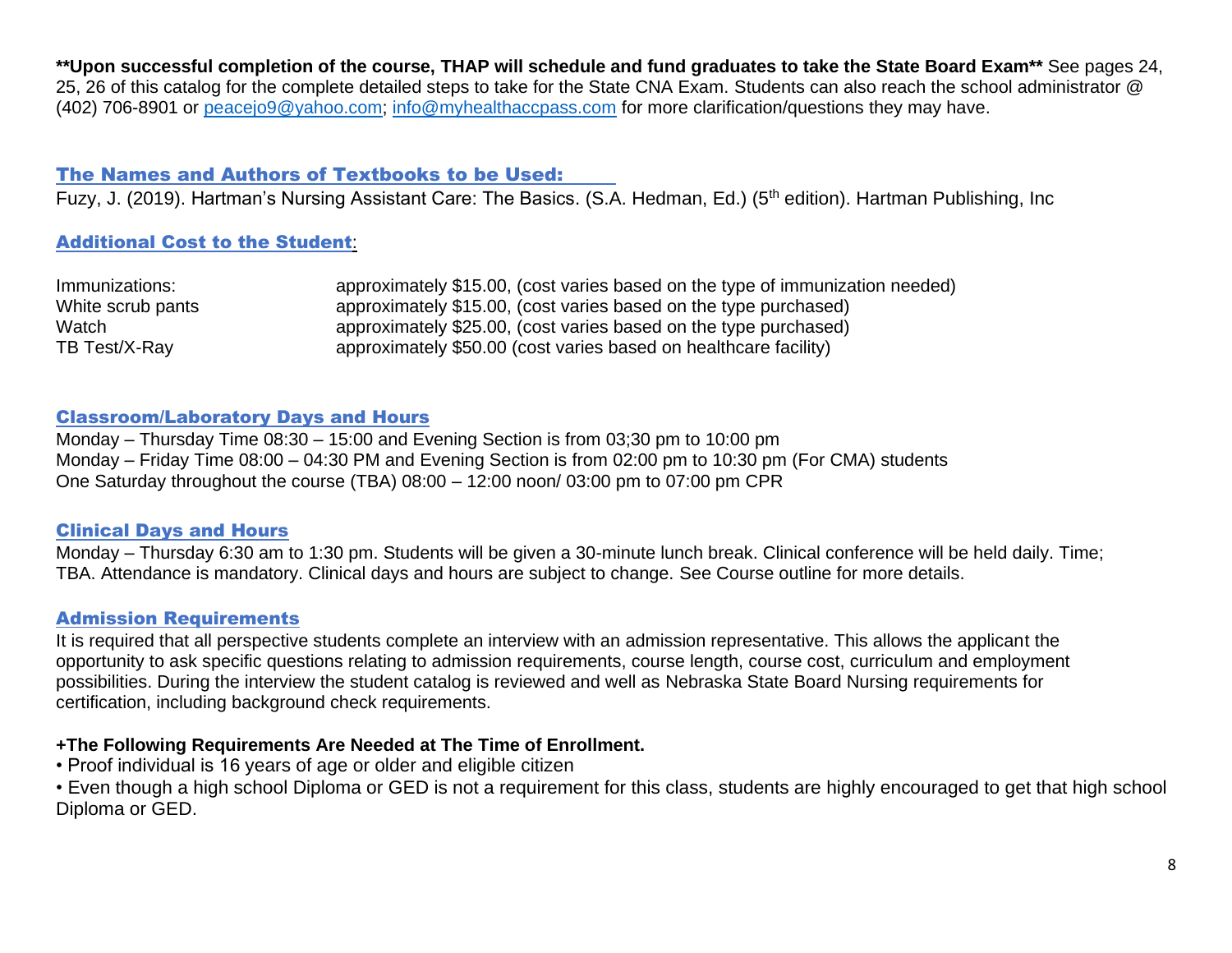• Be able to speak, read, write and understand English OR have mastery of a language that is understood by a substantial portion of the residents the CNA will provide services to.

•Have no open court cases, including for misdemeanors, OR have no criminal convictions involving moral turpitude

• Completion of the School's application (ONLINE or ON-SITE).

• Ability to pass a drug test

- Current (less than 6 months) negative TB skin test or negative chest x-ray (must be completed by the second week of class). A student may not participate in clinical's without a clear chest x-ray or negative TB test
- Payment and/or satisfactory arrangements to pay tuition.
- Ability to pass a background check. THAP reserves the right to run a background check on students participating in clinicals at a site that requires background checks.
- Proof of all childhood immunizations: MMR, DTaP, IPV, Hep V, Hib or blood Titers (if required by clinical site)
- Clinical's held between October and April require proof of yearly influenza vaccination and/or COVID vaccine.

## Students with Disabilities

The school does not discriminate against any students with disabilities. The school provides facilities and services for special need students. These services include; Handicap student parking, and wheelchair accessibility to classrooms and restrooms. Additional one on one tutoring time, extra time to take quizzes and exams. Recording lectures.

## Certified Nursing Assistants: Occupational Objective

The Certified Nursing Assistant assists professional nursing personnel in providing quality, compassionate patient care by performing tasks involving direct and indirect patient care, using skills and knowledge in basic nursing assistant procedures and techniques under the direction and supervision of a registered nurse.

## Essential Functions:

Certified Nursing Assistants work directly under the supervision of practical and registered nurses. They perform basic technical skills which may include: CPR; taking and recording vital signs; measuring and recording fluid intake/output; recognizing and reporting signs and symptoms of common diseases or conditions; administering treatments as directed by a physician or nurse. Additionally, they assist patient with personal care which may include: bathing; mouth and skin care; grooming and dressing; toileting assistance; eating and hydration; assist patients with help walking, exercising, and moving in and out of bed. Their role in performing patient care is to assist the licensed staff in proving quality nursing care to the patient.

## Physical Demands

The medical field may not be the appropriate career choice for a person who is not able to stand or walk for long periods of time, has trouble bending over or kneeling, is unable to lift 25 pounds, experiences neuropathy or loss of feelings, sensations or movements of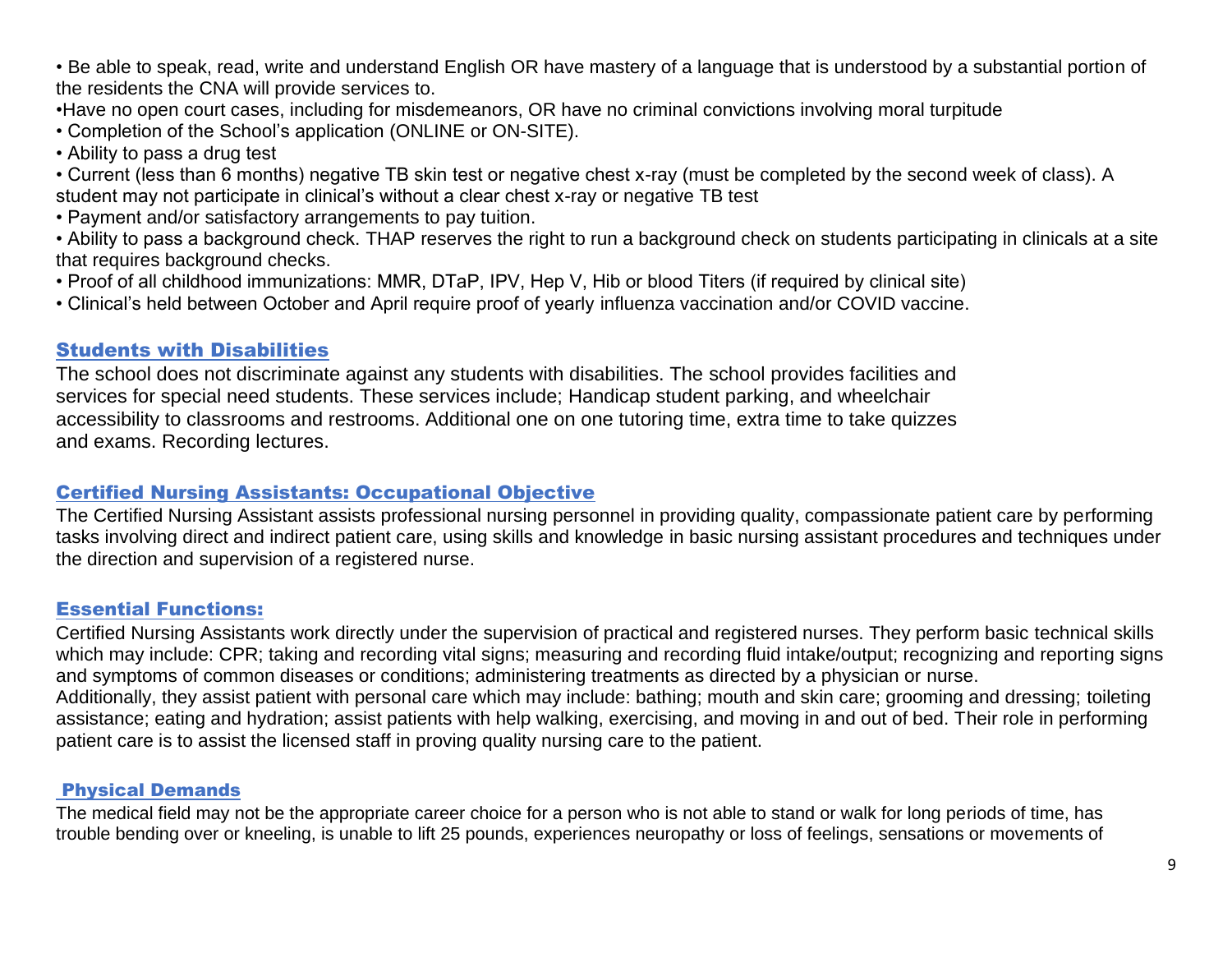the arms, hands or fingertips, or vision issues such as nearsightedness. If you have any of the above listed physical issues or any physical issue that is not listed above, it is highly recommend that you disclose them to the school prior to enrollment.

#### Accident Insurance:

Students without private insurance will not be provided accident insurance coverage. Students are strongly encouraged to seek their own medical and accident coverage from private or public sources. Personal health insurance is the responsibility of the student.

In the event a student is injured during scheduled classroom/lab or clinical times, the student must report the injury to his/her instructor and complete an Incident Report that is signed by the student. The Form must be submitted directly in person or email ([peacejo9@yahoo.com;](mailto:peacejo9@yahoo.com) [info@myhealthaccpass.com\)](mailto:info@myhealthaccpass.com) in a PDF format to the school Administrator. This must be filed with the school within 24 hours of the incident.

## ACADEMIC POLICIES

#### Academic Dishonesty

Plagiarism, cheating on tests or assignments, supplying information you know to be wrong to the school, staff or other students is grounds for immediate disciplinary action including probation or dismissal.

#### Assignment Policy

Graded assignments will contain assignment instructions and a due date. The due date and time will be provided. **All assignments are due on the delineated due date and time.** Late assignment submissions must be approved by the course instructor for exemption for late submission penalties. The exemption shall be based on extreme circumstances out of the student's control. **Nonexempt assignments shall be counted down by 20% for each day late including weekends and holidays.** 

THAP does not provide make-up work for points.

#### Exam Security Policy

Students are not authorized to reproduce or replicate exams in any form. Students are not authorized to communicate the content of their exams. Students will, upon completion of their exam, be able to immediately review the exam in its entirety. After the student turns the exam in, they will not be able to access the content of their exam. Any student wishing to review the exam content must make a request to their instructor to arrange a time for the exam to be reviewed in a supervised setting.

#### Make-up Exam Policy

Any student who misses an exam must notify their instructor within 24 hours to request a makeup exam. Notification outside of the 24-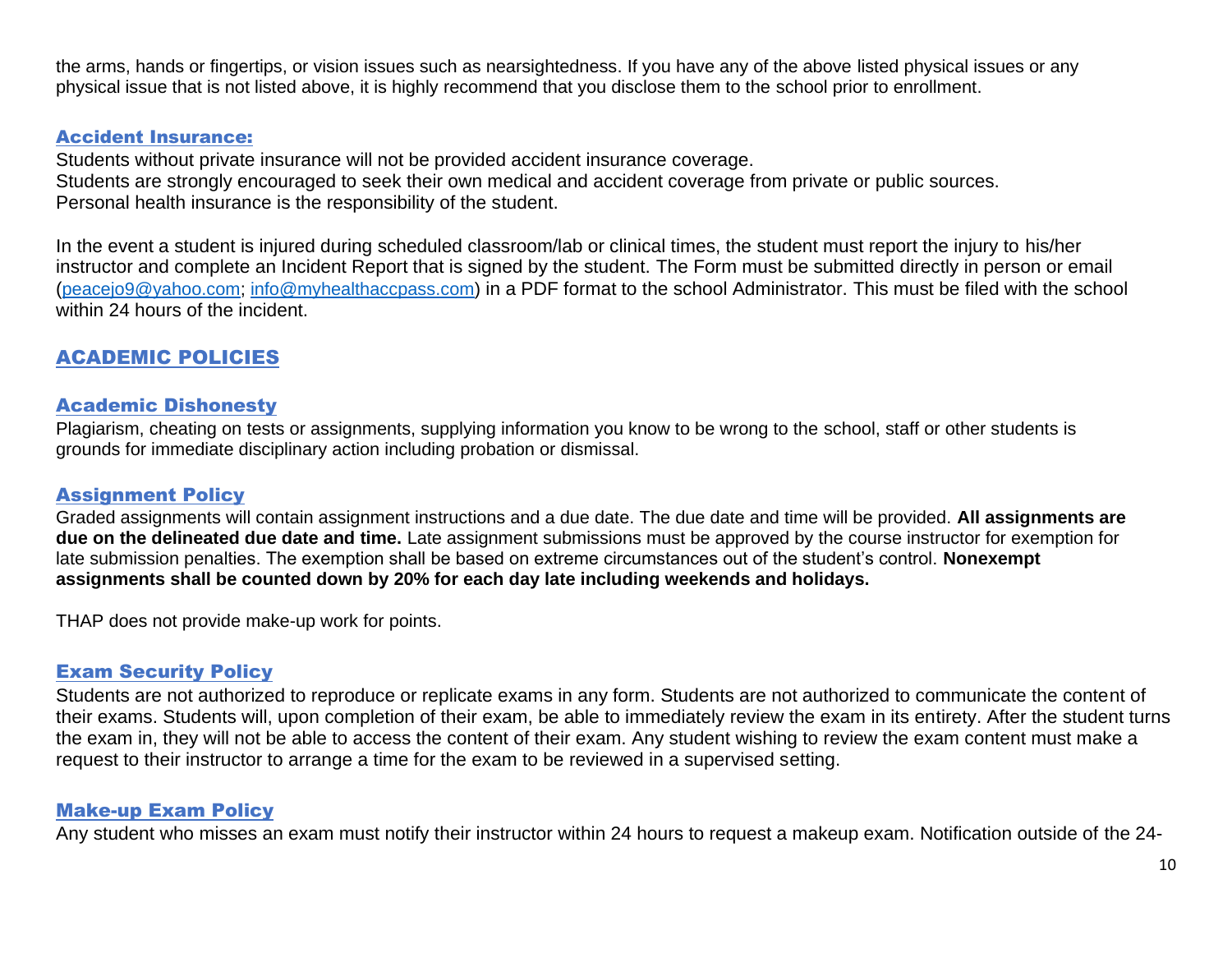hour requirement must be reviewed by the instructor and Director of Education to determine if a make-up exam will be authorized. **Makeup exams will not be the original exam; additionally, the student will automatically lose 20% for the extra study time.**  No student will be authorized to make up more than one quiz or check off skill in the Certified Nursing Assistant Course. The makeup quiz may include fill in the blank, essay or any combination of learning assessment tools as determined and decided upon by the course instructor.

**All nursing assistant students are required to achieve an 78% or greater on skills check off, and the final examination.** The student may retake one skill check off during the course. **Retake of the written and skills final exam is not allowed**.

## Academic Progress Policy (SAP Policy)

The following policy governs the determination of satisfactory academic progress for THAP clock hour courses. Students must maintain a passing grade **(C or better or 78% or higher)** in their course to successfully complete the course. The maximum time frame in which a student must complete the course may not exceed 100% of the published length of the course measured in clock hours. Students will complete a skills final examination. The exam will consist of the student performing four of the required state board skills with a score of 78% or better on each skill and without missing any critical steps. The test must be completed within 40 minutes**. In the event the student does not pass the skills final and the written final (with an 78% or higher) the student will be discharged from the program for violation of the academic policy.** Students can retake the course one time at full cost. Grades and attendance will be available for student review.

## Academic Progress Policy (SAP Policy) Review

The C.N.A. course will have an initial evaluation completed at the **halfway mark** of the course and then again at the completion of the course. Evaluations are reviewed with the student and the instructor.

The final grade will be an accumulative grade of the course which will be recorded on the student's transcript. All evaluations are explained to each student, and copies are available upon completion of the course.

## Certification Information:

Upon satisfactory completion of the Nursing Assistant course, the student is eligible to receive a certification of completion from the school. Students who have outstanding debts to the school will not receive their certificate until the debt has been cleared. Each student must then apply for the certification exam approved by the Nebraska State Board of Nursing.

## ATTENDANCE POLICIES

## Attendance Policy (Classroom and Laboratory)

Regular and punctual attendance of all scheduled classes and scheduled clinical hours is expected of all students. **Nebraska Board of Nursing requires all nursing assistant students to complete a minimum of 76 hours** of classroom/laboratory training and directly supervised clinical time (in a LTC facility if possible).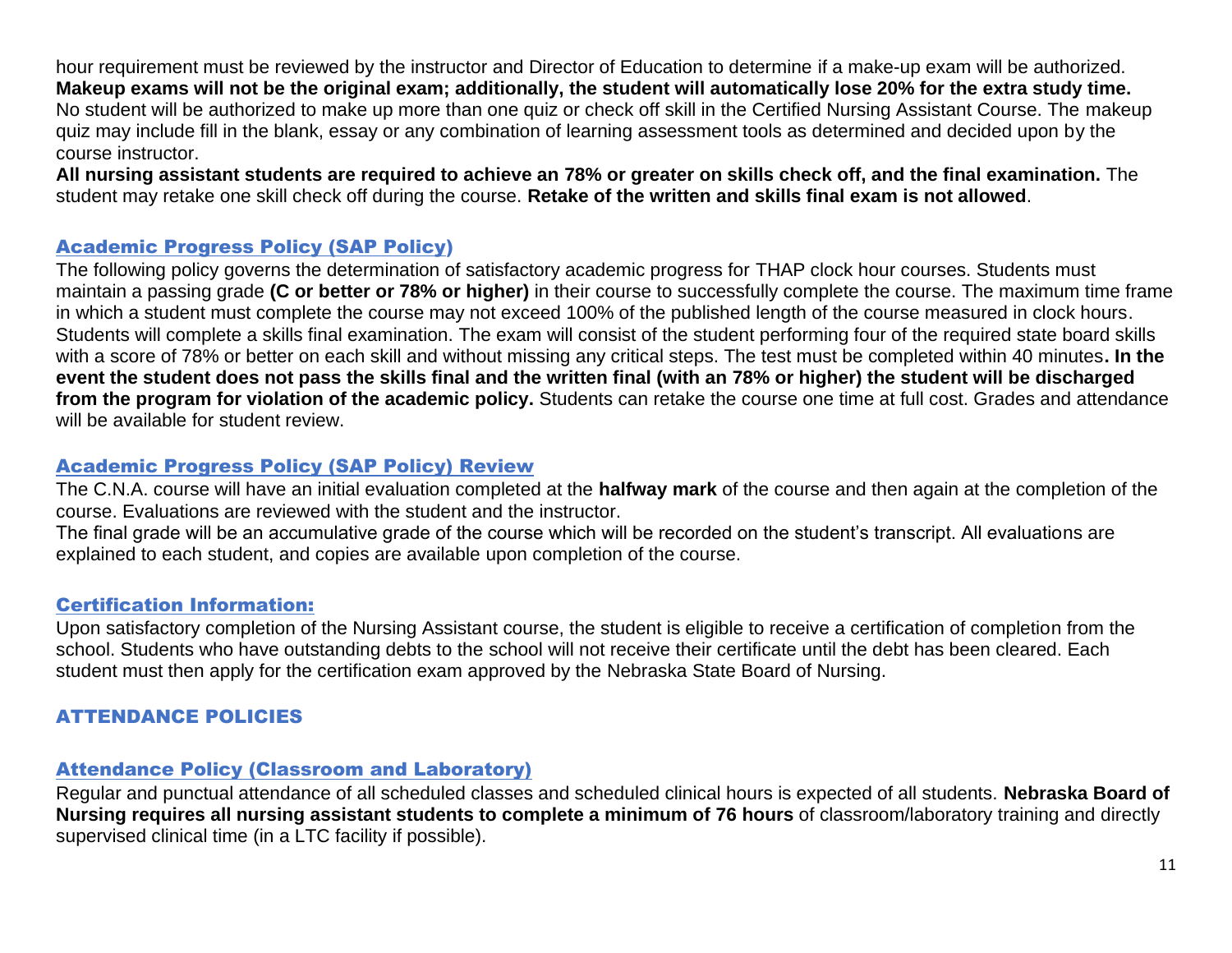**A student may be 1-9 minutes late three times during the classroom portion of the course**. Students who are late more than 10 minutes will be considered absent. Three tardy equals one absence. Students must complete 100% of the scheduled class and laboratory time to participate in clinical time. Students must be present in class at the time the class begins to not be counted tardy. Students are to notify The Healthcare Academy Passport by phone prior to the start of class if they are going to be late or absent. All absence time, including late arrivals and early departures, regardless of reason, will be recorded and become part of the student's permanent record.

Student Breaks**:** Students exceeding their break/lunch will be considered tardy. (10 minutes break and 30 minutes for lunch/dinner).

## Attendance Policy (Clinical)

It is mandatory that students attend all scheduled clinical time. **Make up of clinical time is not guaranteed. Make up time will be based on Instructor availability and clinical availability**. Additionally, students will be charged an additional \$35 dollars per hour that they need to make up and the payment must be made to the school in advance. It is highly suggested that students arrive at the clinic site 15 minutes early; tardy arrival will not be accepted and will result in immediate discharge from the course. Students must complete 100% of the scheduled clinical hours to successfully complete the courses. All absences are recorded on the instructors' attendance record and in the students' permanent file. During the clinical portion of training a No Call, No Show will not be tolerated and may be grounds for dismissal from the course. Students are expected to complete all clinical hours to successfully complete the course. Leave of Absence (LOA)

Due to the short term of the C.N.A. course, leave of absences are not granted. Students who need to withdraw for personal issues, emergencies or unforeseen /extenuating circumstances may do so and reapply to the course at a later date.

## Attendance Tracking

Attendance is tracked in every class period by the instructor. Additionally, the attendance and gradebook will be available in the classroom every Thursday by 4 pm. If a student does not agree with the attendance data, they may submit a written appeal to the Director of Education within one week of the attendance being reviewed. The DOE will respond to the student's appeal within one week. At the end of the course the attendance data becomes permanent and can no longer be challenged.

## Make-up Hours

Make-up hours must be prearranged with the instructor and must be completed outside of normally scheduled class hours. Only time spent on Instructor-approved activities will count as make-up hours. **Students can only make up to 5 hours of missed time.**

## Consecutive Absences

A student who is absent for 3 consecutive class days will be dismissed from the course/courses unless approved by the DOE.

## Clinical Times:

Clinical time is scheduled Monday – Thursday from 6:30 am – 1:3.0 pm; hours are subject to change.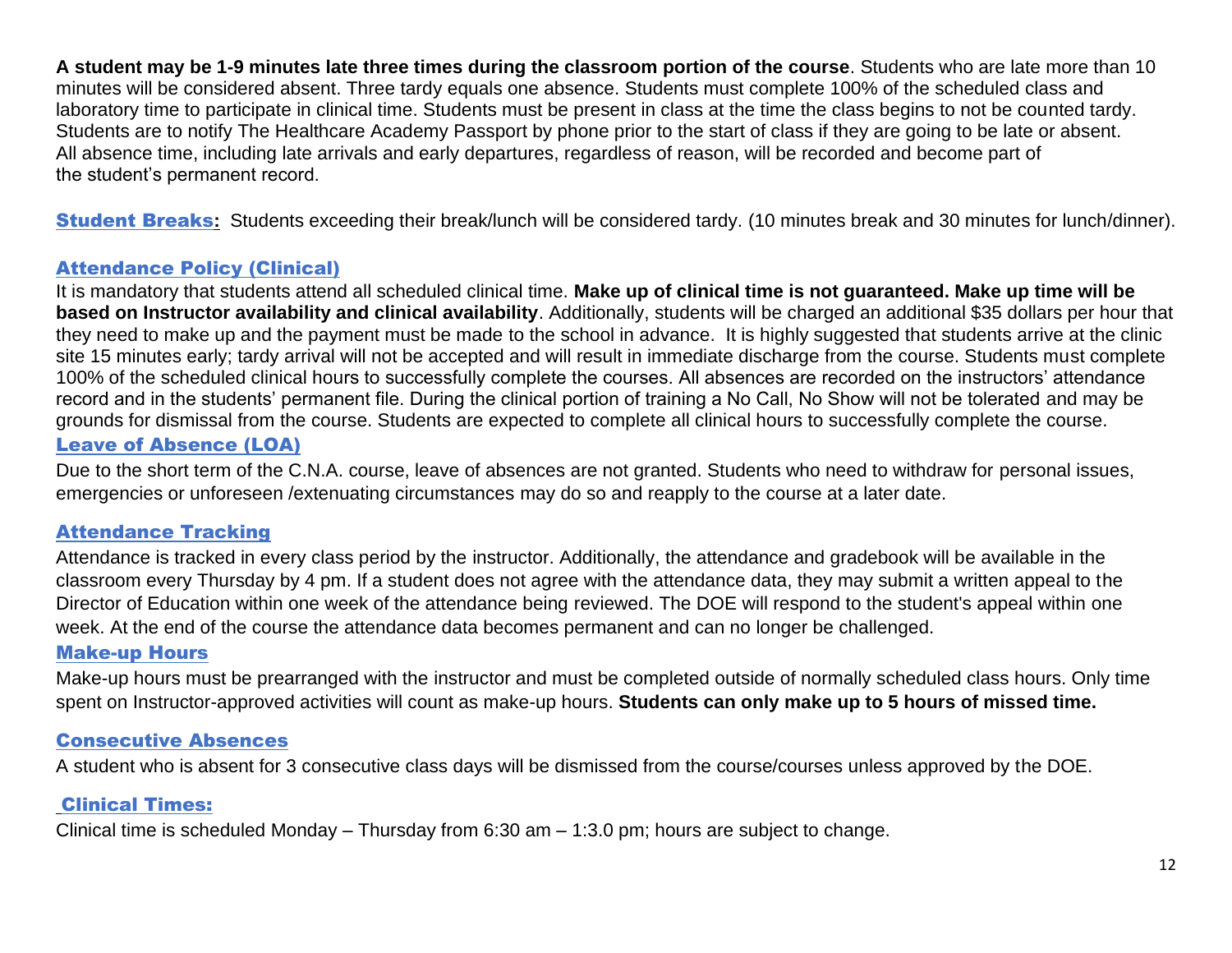## Communication

**Cell phones must be silenced while class is in session**. During all testing sessions students will be required to turn their cell phones off. Students are required to speak **English** during class and lab hours so that all students can participate in the conversation as THAP believes in group learning.

## Conduct

Respect/Professionalism is an essential part of training at THAP. Derogatory conduct is not tolerated in class or in the clinical setting. Unacceptable conduct shall be defined as any disruptive behavior or any act of insubordination or intimidation. Examples of this may include but are not limited to the following: Physical or verbal abuse of any person, bringing weapons onto school property or the clinical setting, theft or damages to the property of the school or the clinical setting, sexual harassment, forgery or alteration of documents, misuse of school documents, records or educational materials. The creation of a hostile environment in the classroom or the clinical setting is deemed derogatory conduct and is grounds for dismissal.

Learning the role of the professional and the required skills are the students' primary responsibilities. Students violating the requirements stated in this catalog may be placed on probation or depending on the nature of their behavior may be dismissed from the course.

Food and beverages are not allowed in lab. Smoking is not allowed within THAP building or within 100 feet of the entrance.

## **Confidentiality**

Information learned about residents, staff or other students in the school or in the clinical setting are considered confidential. Only information that is legitimately shared with a patient's Healthcare Team and Instructor or legal authorities can be released.

## Disabilities/Affirmative Action & Non-harassment Policy

The school provides facilities and services for special need students. These services include; Handicap student parking, and wheelchair accessibility to classrooms, laboratory, and restrooms. It is the policy of The Healthcare Academy Passport that discrimination based on the grounds of race, color, religion, sex, national origin, marital status, age, and disability or family relationships will not exist in any area, activity or operation of the school.

#### Dress Code

Students are required to wear school-issued uniforms upon receipt. Classroom, laboratory and clinical attire shall be defined as a school issued scrub top (Royal blue), white scrub pants and white closed toed shoes. Students who do not follow dress code will be given one warning. Upon second violation they will be asked to leave and counted absent for the day. The following is a list of guidelines to help you determine what is acceptable: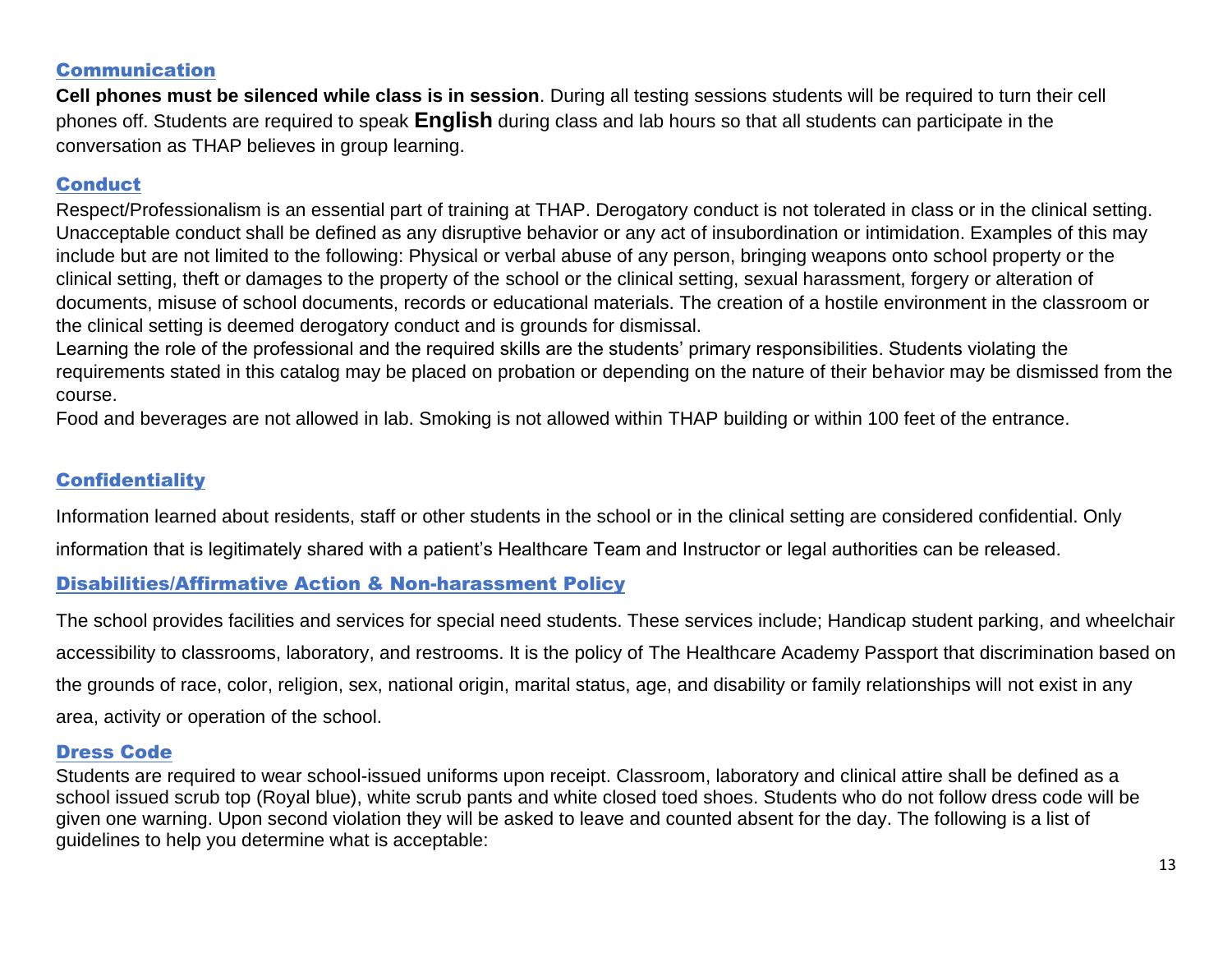- Natural nails shall not extend more than one half inch past the end of the finger
- Nail polish and false nails are not allowed
- Allowable jewelry shall consist of one ring per hand, two sets of post earrings in the earlobes only
- Hair that is longer than shoulder length shall be pulled back. Hair must be a natural color and professional
- No hats or caps shall be worn in the school or during clinical
- Tattoos must be covered
- Uniforms will be clean and pressed
- Uniform pants may not fall below shoes
- Maintain professional hygiene

## Drug Screening Procedure

Students should be aware that they may be required to undergo random drug testing before participating in the clinical setting, depending on the clinical sites requirements as well as if the school suspects drug use. If a student tests positive, continuation in the courses will not be possible. Students with chronic or recurring performance limitations (physical or mental) that restrict the students' ability to meet the courses requirements, including the consistent deliver of safe nursing care, may be asked to provide a statement from a qualified healthcare provider addressing the applicant's/students' ability to perform procedures and make decision required of a C.N.A. Any performance limitations that cannot be accommodated while maintain standards of competent and safe nursing care will interfere with admission to and progression in the C.N.A. course.

Failure to provide information requested to carry out the above policies may result in an applicant's being denied admission to or a student's dismissal from the course.

Testing required by the nursing assistant course to corroborate or refute a suspicion of substance use will be arranged for and paid for by the school. Payment for any subsequent testing will be the responsibility of the student. The test results will be reported directly to the Director of Education. A student who disputes a positive test may have the test sent out to the lab for further testing; sending the specimen out to the lab will be at the student's cost of \$75.00 payable at the time of the request.

Refusal to provide specimens of body fluids for testing or failure to provide the necessary consent to implement this policy will be interpreted as an implied admission of substance use and grounds for dismissal.

Before a final decision is rendered concerning an applicant admission to the C.N.A. course or the dismissal of a student from the course, the person shall be notified of the reasons for that decision and he/she will be given an opportunity to respond. The appeal process for decisions made under this statement shall be put in writing and submitted to the Director of Education.

#### Grading System

Each course will provide the student with specific grading criteria listed on the student syllabi. Grading criteria may differ slightly, but all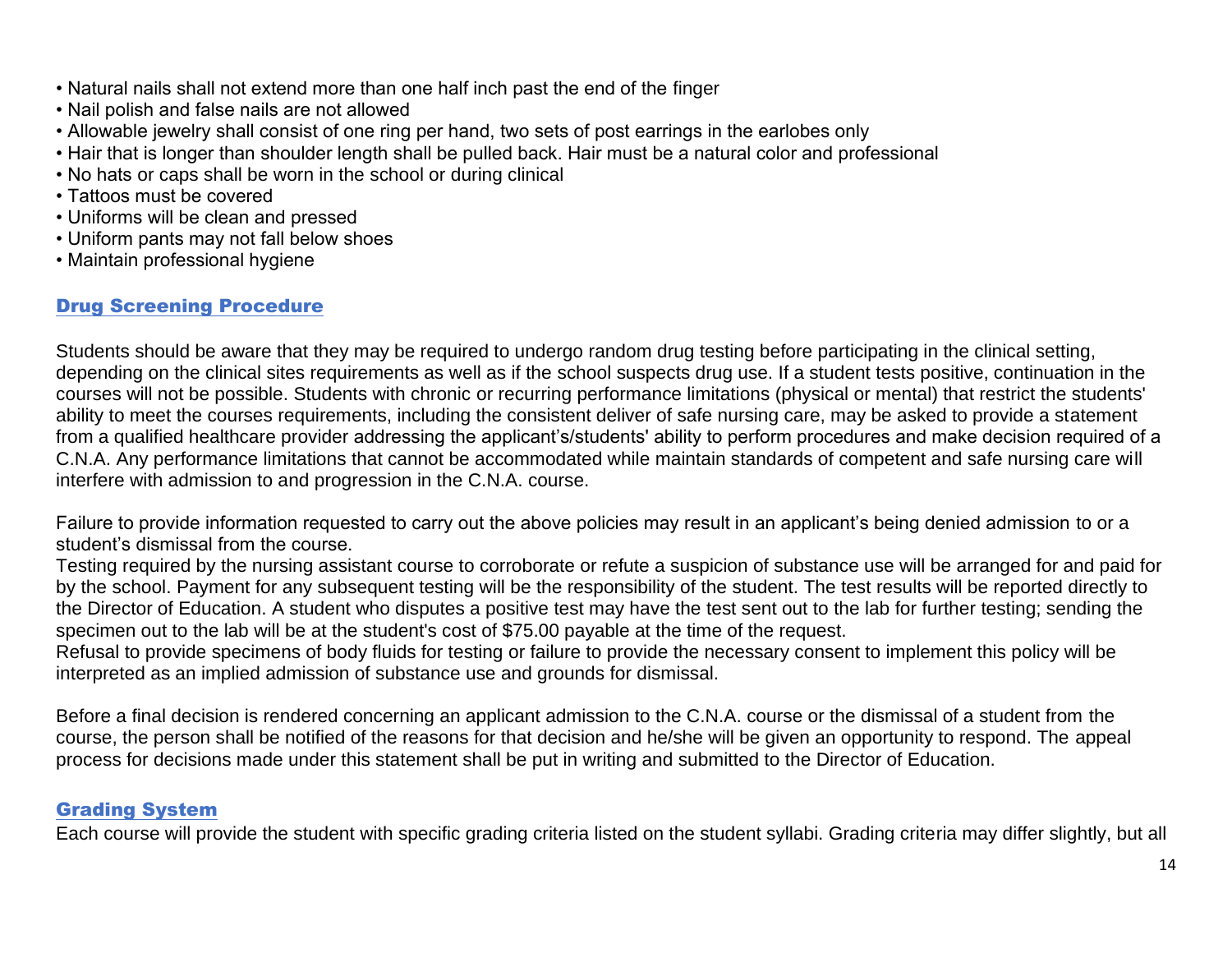are based on quizzes, homework, laboratory tests and procedures, skills check off list and a final examination. Accumulation of the scores shall be assigned a final grade:

 $93-100 = A$  $86-92 = B$  $78-85 = C$  $70-77 = D$ Below  $70 =$  Failing

## Graduation Requirements

• Students must successfully complete all the course work, laboratory assignments, and skills assessment with an accumulative

#### **grade of 78% or greater.**

• Students are required to score a minimum of **78% on the final examination and the skills final** to successfully pass.

- Students must be in compliance with the Attendance Policy.
- Students must have a **satisfactory performance report from their clinical site and have completed all hours**
- Possess a current CPR card.
- Satisfied with all monetary obligations to the school.

Nebraska requires a State Licensing examination of Nursing Assistants to practice in the state of Nebraska. Upon successful completion of the course the school will submit the graduate's name along with the testing fee to DHHS Department. DHHS will coordinate with the student a test time and location. Graduates will be issued a Certificate of Completion and an official transcript at no cost within 5 business days from the date of graduation.

#### Health/Accident Insurance

Students understand that The Healthcare Academy Passport does not require that the student carries medical insurance on themselves.

Furthermore, the student understands the school is not responsible to provide students with medical insurance at any time during the courses, including clinical. If a student does not have health insurance and/or does not wish to purchase a student health insurance policy the student will be completing the laboratory/clinical portion of the courses at their own risk. In the event the student is injured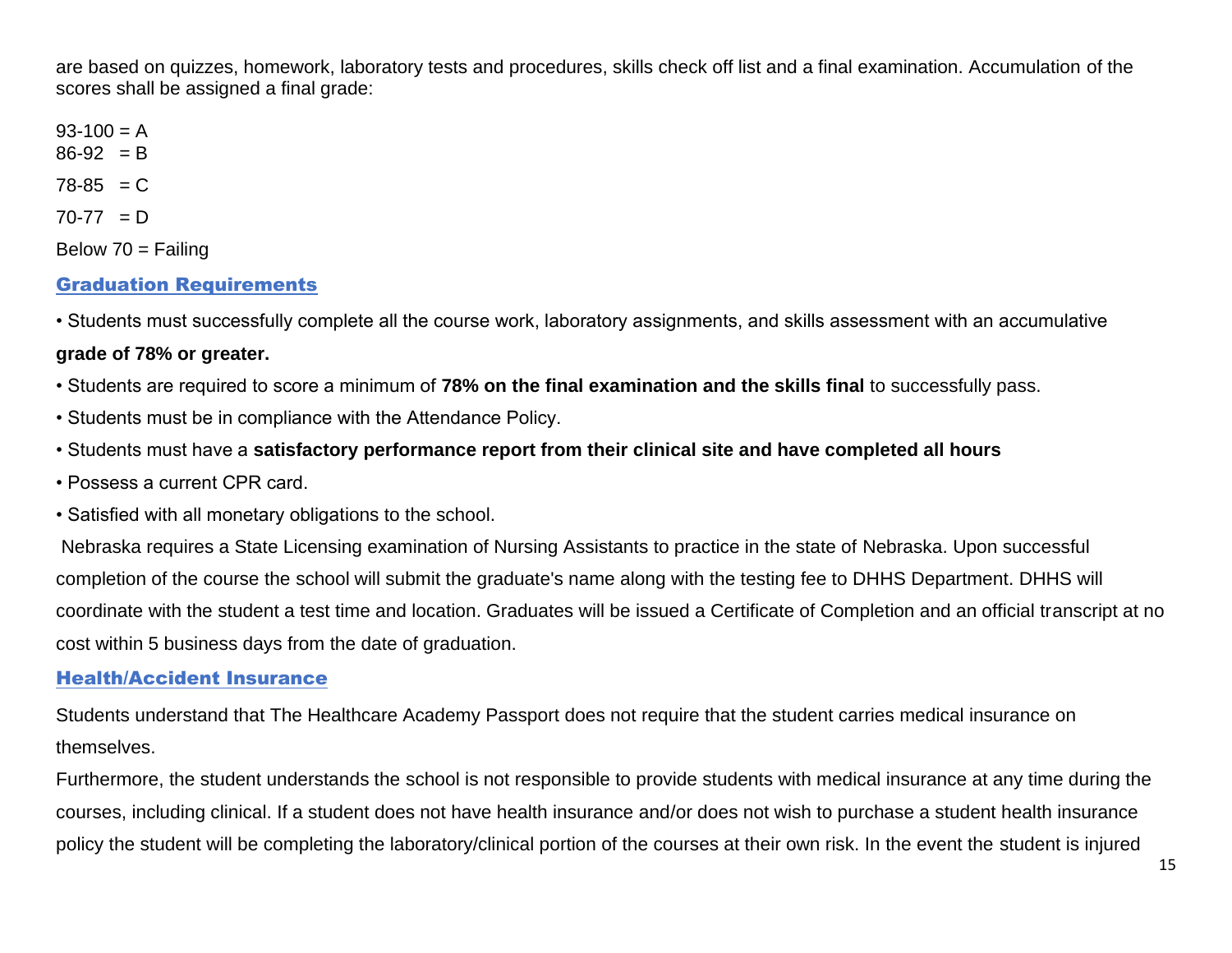while in class or on clinical the student will not hold THAP or the facility responsible for any medical bills incurred as a result of their injuries or illness.

## **Holidays**

When an unexpected closure occurs due to extraordinary conditions such as inclement weather, students will be notified as soon as possible by phone or email. Classes are not held on the following holidays:

| New Year's | Eve New Year's Day | Memorial Day         | Independence Day |
|------------|--------------------|----------------------|------------------|
| Labor Day  | Thanksgiving       | <b>Christmas Eve</b> | Christmas Day    |

#### Repeat Course

Any student dismissed for attendance related reasons, consecutive absences, failure to maintain the 100% accumulative attendance, more than 3 tardies or more than 3 early departures, or failure to meet the terms of attendance probation, may restart classes in the next enrollment period with the written authorization from the Director of Education at full cost. In the event the student is dismissed from the clinical setting due to derogatory behavior, unprofessional behavior, insubordination, and/or violation of the attendance policy, the school will not be responsible for obtaining a new site and the student will be dismissed from the course.

## Refund and Cancellation Policy

Any courses cancelled by THAP or any applicant denied entrance by the school is entitled to a refund of all monies paid. Three-Day Cancellation**;** An applicant who provides written notice of cancellation within 3 days (excluding Saturday, Sunday and federal and state holidays) of signing an enrollment agreement personally to the school director or the administrator through email (info@myhealthaccpass.com), is entitled to a refund of all monies paid. No later than 30 days of receiving the notice of cancellation, the school shall provide the 100% refund.

**Other Cancellations**; An applicant requesting cancellation more than three days after signing an enrollment agreement and making an initial payment, but prior to entering the school, are entitled to a refund of all monies paid.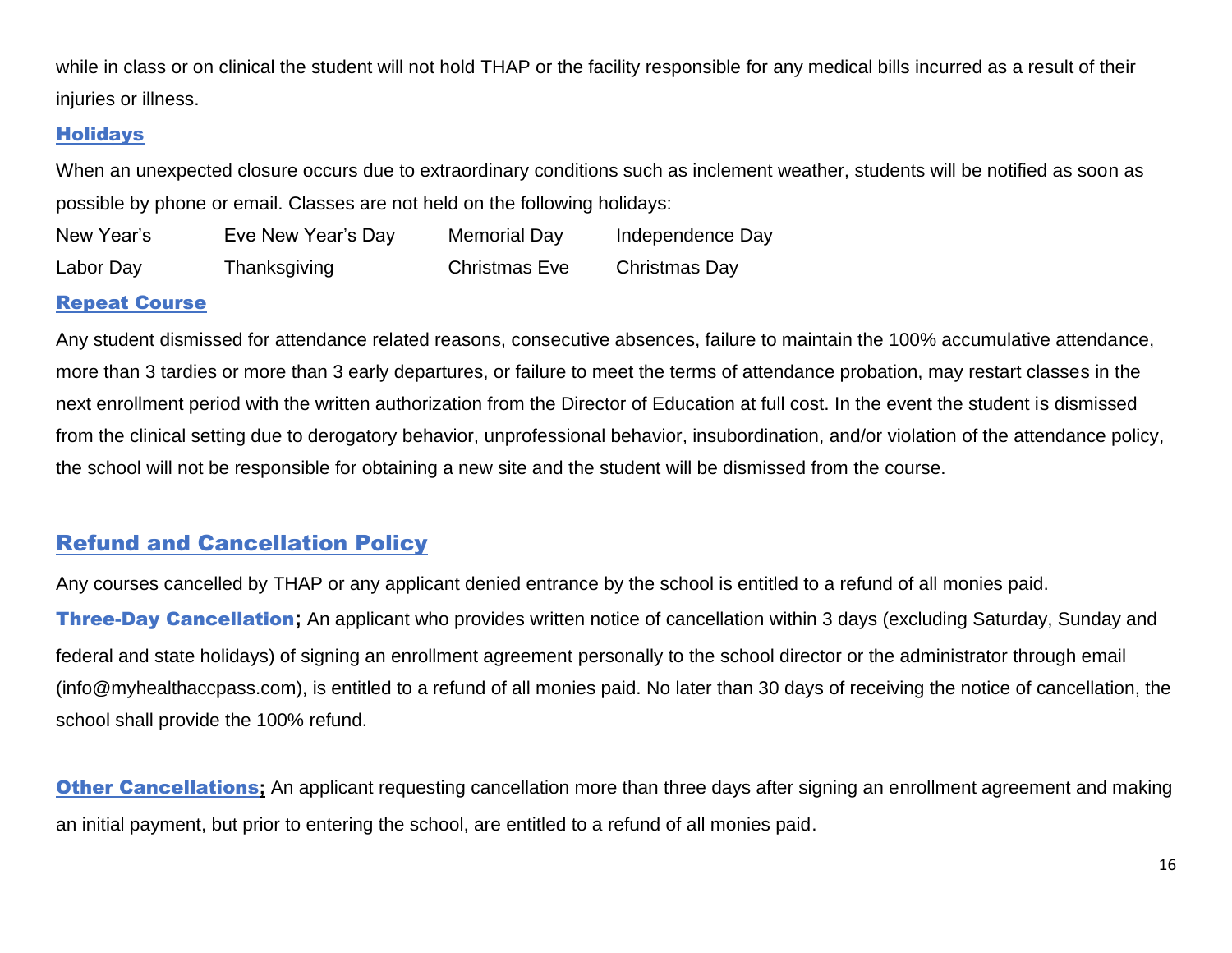## Refund after the commencement of classes:

- 1. A student choosing to withdraw from the school after the commencement of classes is to provide written notice to the school director. All cancellations, withdrawal must be directed to the school director or administrator. The notice should indicate the expected last date of attendance and be signed and dated by the student.
- 2. A student will be determined to be withdrawn from the school if the student has not attended class for 3 consecutive days (excluding Saturday, Sunday, state and federal holidays) without contacting the school.
- 3. All refunds will be issued within 30 days of the determination of the withdrawal date.
- 4. After the first week and through fifty percent of the period of financial obligation there will be an administrative fee of \$50 associated with withdrawn or terminated students due to THAP.

## Tuition Charges/Refunds:

- 1. Before beginning of classes, the student is entitled to a refund of 100% of the tuition.
- 2. After the commencement of classes, the tuition refund shall be determined as follows:

The percentage of the clock hours attempted is determined by dividing the total number of clock hours elapsed from the student's start date to the student's last day of attendance, by the total number of clock hours in the course/courses.

Refunds will be issued within 30 days of the date of student notification, or the date determined by the school based on violation of the attendance policy or violation of the SAP policy.

## Refund Policy

| % of hours completed                                    | <b>Tuition Refund</b> |
|---------------------------------------------------------|-----------------------|
| If cancellation occurs within 72 hours of<br>enrollment | 100% tuition refund   |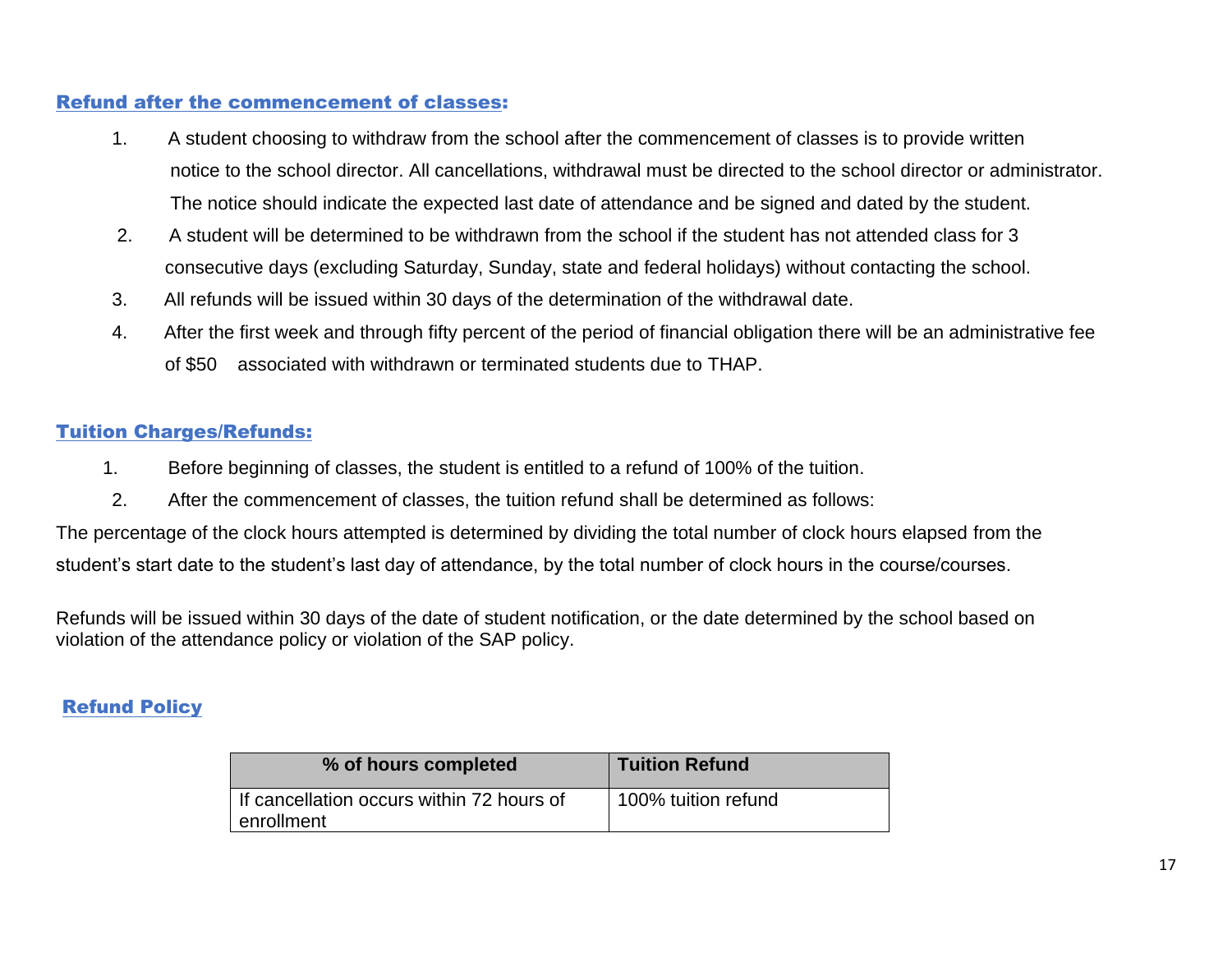| If cancellation occurs after 72 hours of                                    | 100% tuition refund |  |
|-----------------------------------------------------------------------------|---------------------|--|
| enrollment, but before classes begin or                                     |                     |  |
| distance materials are delivered                                            |                     |  |
| If cancellation occurs after classes have begun or after distance education |                     |  |
| materials have been delivered, refund shall be determined as follow:        |                     |  |
| 10% or less                                                                 | 90% tuition refund  |  |
| More than 10% and less than or equal to                                     | 80% tuition refund  |  |
| 20%                                                                         |                     |  |
| More than 20% and less than or equal to                                     | 70% tuition refund  |  |
| 30%                                                                         |                     |  |
| More than 30% and less than or equal to                                     | 60% tuition refund  |  |
| 40%                                                                         |                     |  |
| More than 40% and less than or equal to                                     | 50% tuition refund  |  |
| 50%                                                                         |                     |  |
| More than 50%                                                               | No tuition refund   |  |
|                                                                             |                     |  |

#### Student Records

Students may receive official copy of transcripts and certificate upon graduation. Students have the right to review their student records, including grades, attendance, and financial records.

Should the school cease operation, whether voluntarily or involuntarily, all educational records or legible true copies shall be filed with the Nebraska State Board of Private Postsecondary Education.

#### Student Record Retention:

The Healthcare Academy Passport shall maintain, in a fire-resistant area, permanent records suitable for academic and financial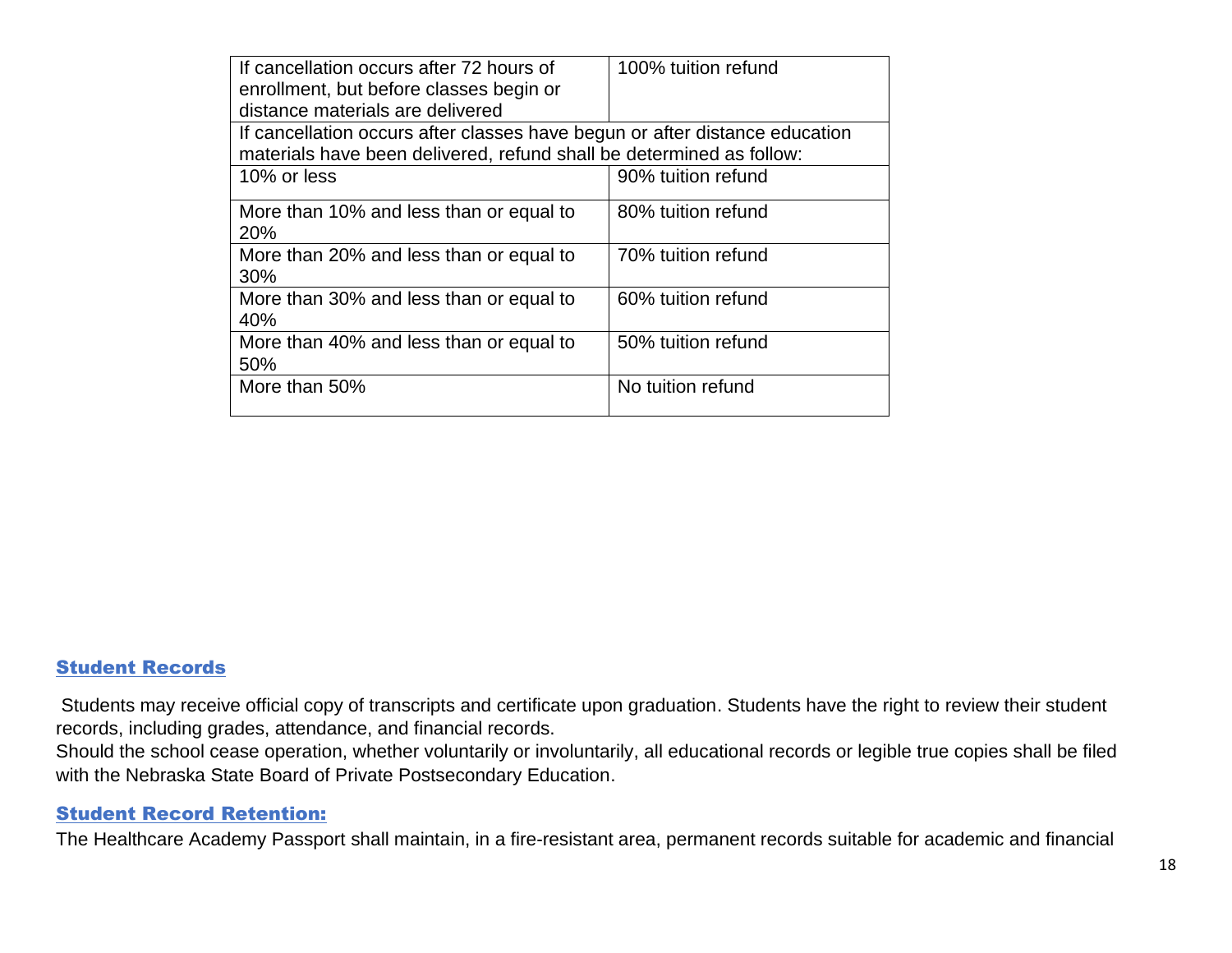records for all students. Permanent academic records shall be maintained for fifty (50) calendar years and financial records for five (5) years after the student has departed from the school.

## Student Grievance Policy

Students aggrieved by action(s) of the school should attempt to resolve the problem on the level that it occurred. If possible, the first level would be to meet with the instructor or staff member involved. In the event that the parties involved are not able to resolve the issue the student shall submit a letter of complaint to the school director within 7 (excluding Saturday, Sunday, state and federal holidays) days of the aggrieved event.

The letter of complaint must contain the following:

- 1. A detailed description of the problem
- 2. The date(s) the problem(s) occurred
- 3. The full names(s) and title(s) of the individual(s) involved in the problem(s) including both the school staff and or other students who were involved
- 4. The date and time the student met with the instructor in an attempt to resolve the issue along with the outcome of the meeting.

Upon receipt of the letter of complaint, the school director will respond within 7 working days (excluding Saturday, Sunday, state and federal holidays) by conducting a meeting with the aggrieved, which will be documented. If the complaint cannot be resolved after exhausting the school's grievance procedure, the student may file a complaint with the Program Director of Private Postsecondary Career Schools at the Nebraska Department of Education. The student must contact the State Board for further details.

## Drug Free Environment

The Healthcare Academy Passport adheres to a strict Drug Free Environment. In the event a student is identified as having a substance abuse problem the school will provide a list of public agencies that are available to assist the student.

## Termination by the School

At its sole discretion, the school reserves the right to terminate any student who fails to maintain satisfactory academic progress; fails to adhere to the attendance policy stated in this catalog; fails to make financial payments as agreed upon; destroys or damages any property of the College or clinical site; engages in unlawful or improper conduct or behavior contrary to the best interest of the College and clinical site; fails mandatory drug tests; brings weapons onto school property or the clinical setting or demonstrate behavior disruptive to the classroom or clinical site. The school director, after consultation with all parties involved, will make the final decision. The student will be notified of termination both in person and certified mail.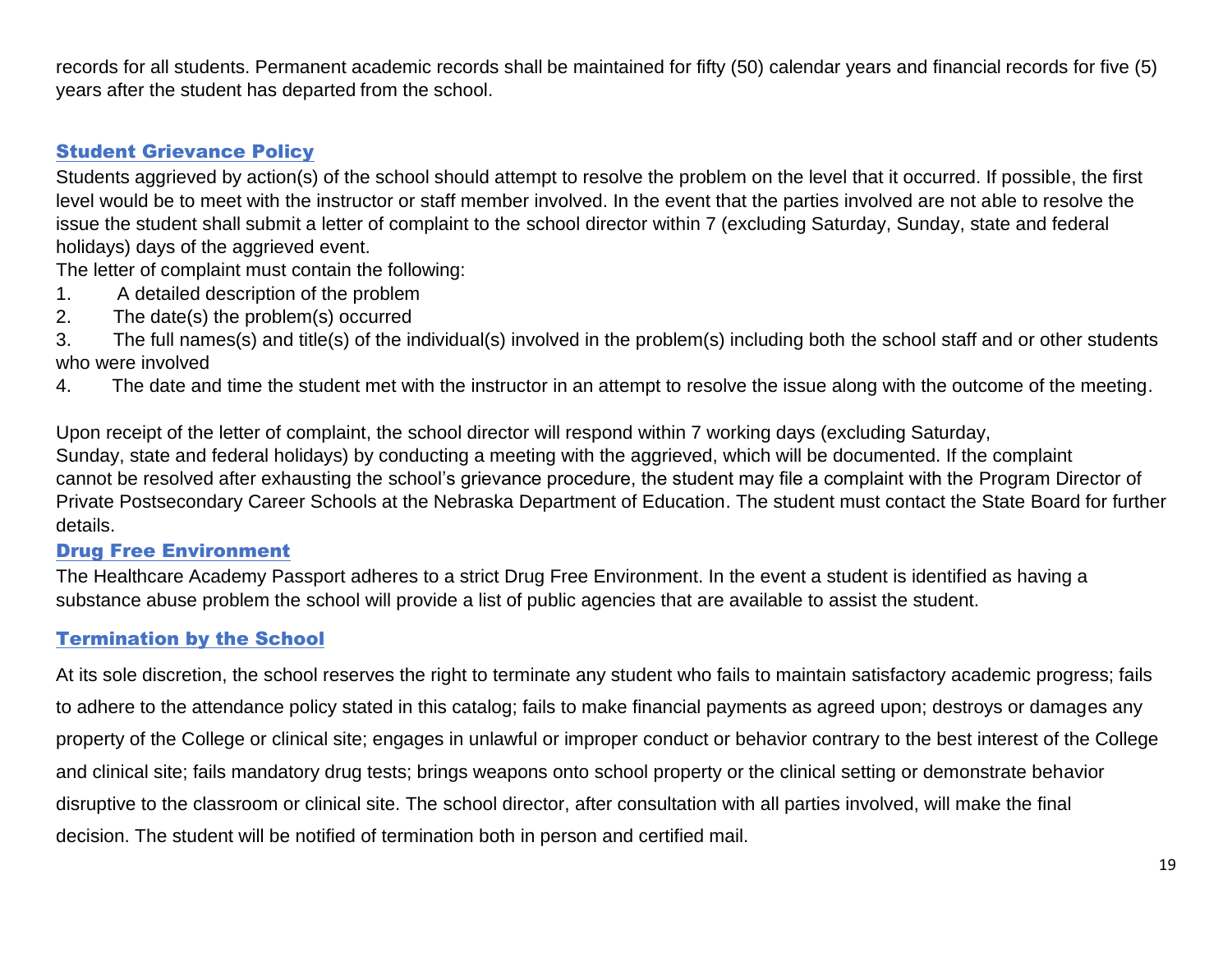## Termination Appeals and Reentry Policy

If a student feels that he or she has been discharged unjustly, the student shall have seven days (excluding Saturday, Sunday, and state and federal holidays) to submit a written appeal to the school director either in person or certified mail. If an appeal is not submitted the termination shall be considered final. Decisions of the school director shall be considered final.

## **Testing**

Students who do not achieve the mandatory 78% on skills check off list may request to repeat the skills check off **skill one time.** In the event the student does not achieve the necessary 78% on the skills check off list the student will be dismissed from the courses for violation of the SAP policy. **Final examination and Final skills check off list may not be repeated.**

## Transfer Credits

No credit is granted for previous education, training or experience.

## Tuition Cost

Payment plans may be arranged upon request. Tuition must be paid in full by the end of the course, unless other arrangements have been made and agreed upon in advance. Students who have a balance with the school will not receive their certificate of completion or transcript until all monies are paid in full or until all financial agreements have been met in full.

## Payment Plan Option:

Students may request to pay their educational expense in installment payments. Deferred payment plans are interest free. All students who set up a payment plan will be required to provide an approved co-signer. On all deferment request plans tuition cost will be divided into equal installments.

**Optional Payment Plans:** Divide the tuition into 2 equal, weekly, interest free payments.

Payments may be made with cash, check, money order and debit card or credit card. A \$50.00 fee will be charged for all NSF checks.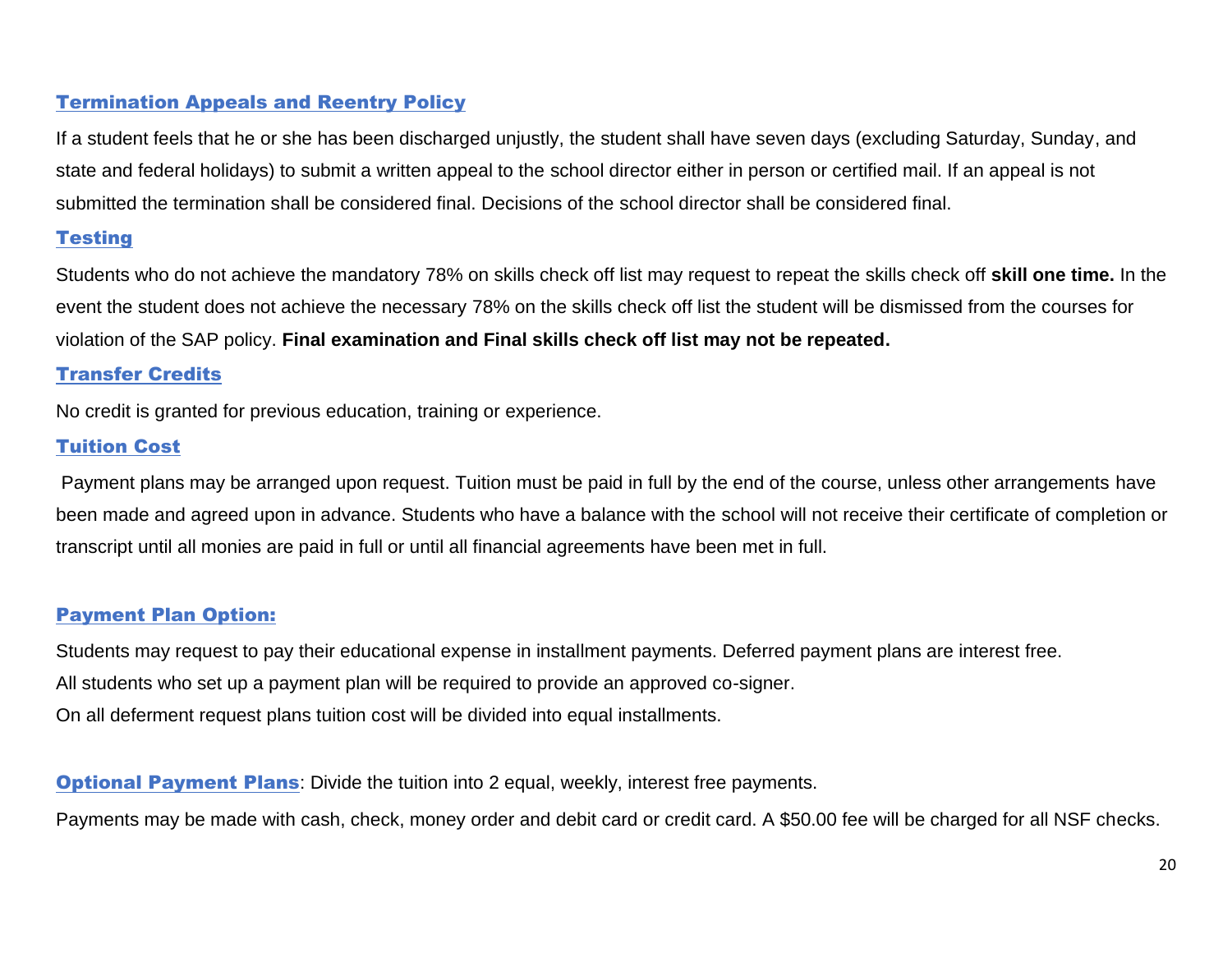**A \$50.00 late fee will be charged for any payment that is 3 or more business days late** (excluding Saturday, Sunday and state and federal holidays). In the event a payment is 3 or more business days late the student will be discharged from the course for violation of the deferment payment agreement. The tuition refund policy will be applied to all discharged students. Payments 15 days late or greater will be turned over for legal action and or collections. The student will be responsible to pay any legal fees accrued.

#### Withdrawal – Student

A student may withdraw from the course at any time. The school requires the student to submit a written statement of their wish to withdraw from the course. Upon receipt of the request the student will be withdrawn from the course and an "I" incomplete will be recorded on the students' transcript.

## STUDENT SERVICES

## Certificate of Completion and Transcript

Upon successful completion of his or her course requirements, the student will be awarded a Certificate of Completion. Students' certificate may be picked up seven (7) days (excluding Saturday, Sunday, state and federal holidays) after completion of the course. It is the school policy not to mail or release certificates to anyone but the student.

## Employment Placement Assistance

The Healthcare Academy Passport does not guarantee employment for students, but does provide the following to assist in their search for employment: Current job board, screening for prospective employers; bring in specialist to help them prepare for resume and interviews prep for free. The Healthcare Academy Passport' graduates should be aware that each employer has the right to set the required qualifications for their job openings.

## Laboratory Supplies

• Electric hospital beds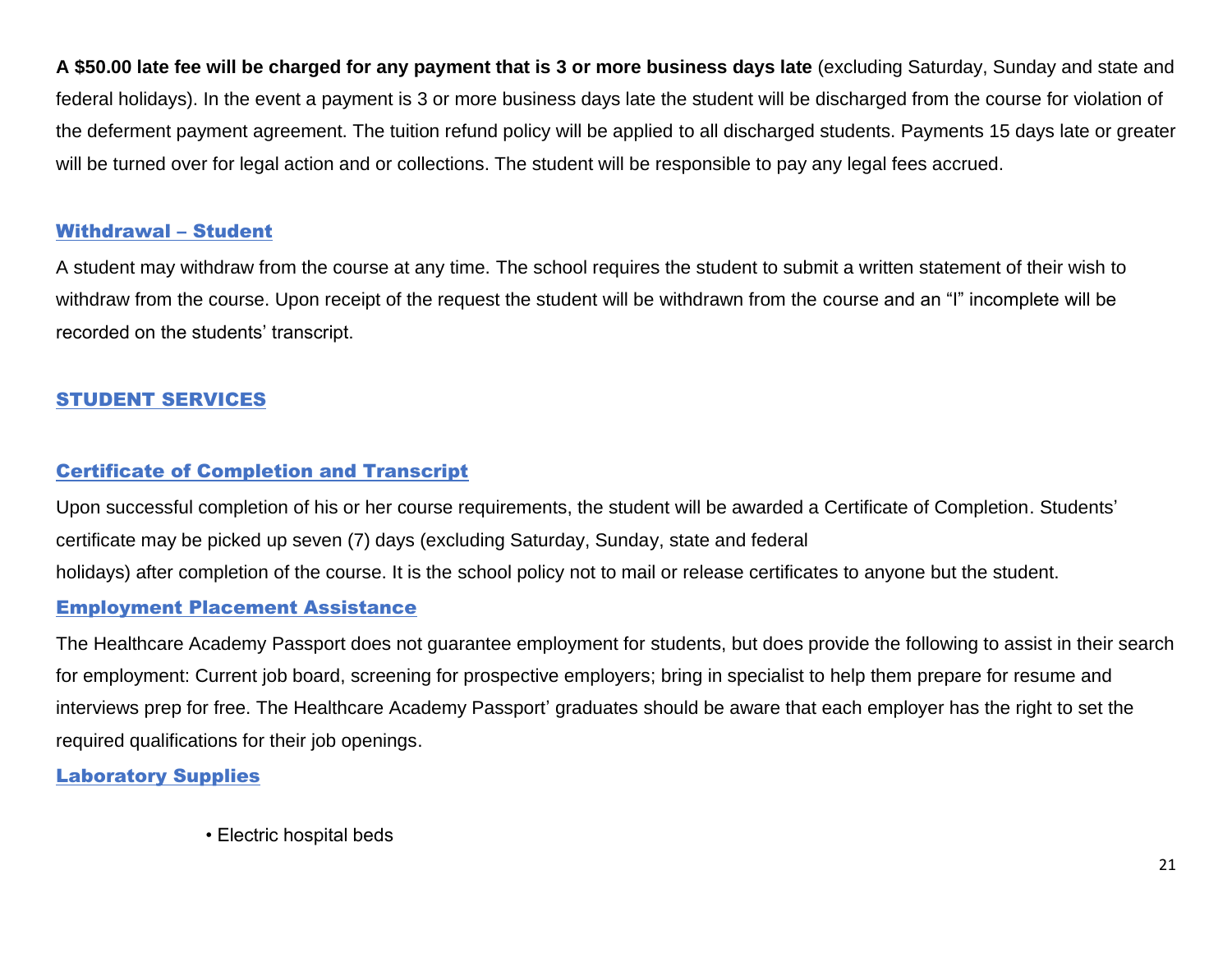- Manual Hoyer Lift s
- Patient Care simulator
- Bed linen packages and Blankets
- Reusable bed pads/urinals
- Bathing linens/blankets
- Patient gowns
- Over bed tables and Bedside cabinets
- Hygiene packets
- Peri bottles and Wheelchair
- Adjustable folding walker
- Various canes and crutches
- Abductor pillow and Gait belts
- Scale
- PPE equipment
- Antiembolism stockings
- Various catheters
- Graduate container
- Sphygmomanometer/BP cuffs
- Electronic thermometer
- Oral and Tympanic thermometer
- Handheld pulse oximeter

## Certified Medication Aide (CMA) Course

## **Credit hours: 40 hrs.**

Tuition: \$ 400 (include textbook ). Duration: 40 hours Classes are limited to 10 students: Instructor to student ratio 1:10 Medication Aid Recertified: Tuition \$300 (No textbook)

## **Program's Objectives:**

Upon completion of this course, the student will be able to: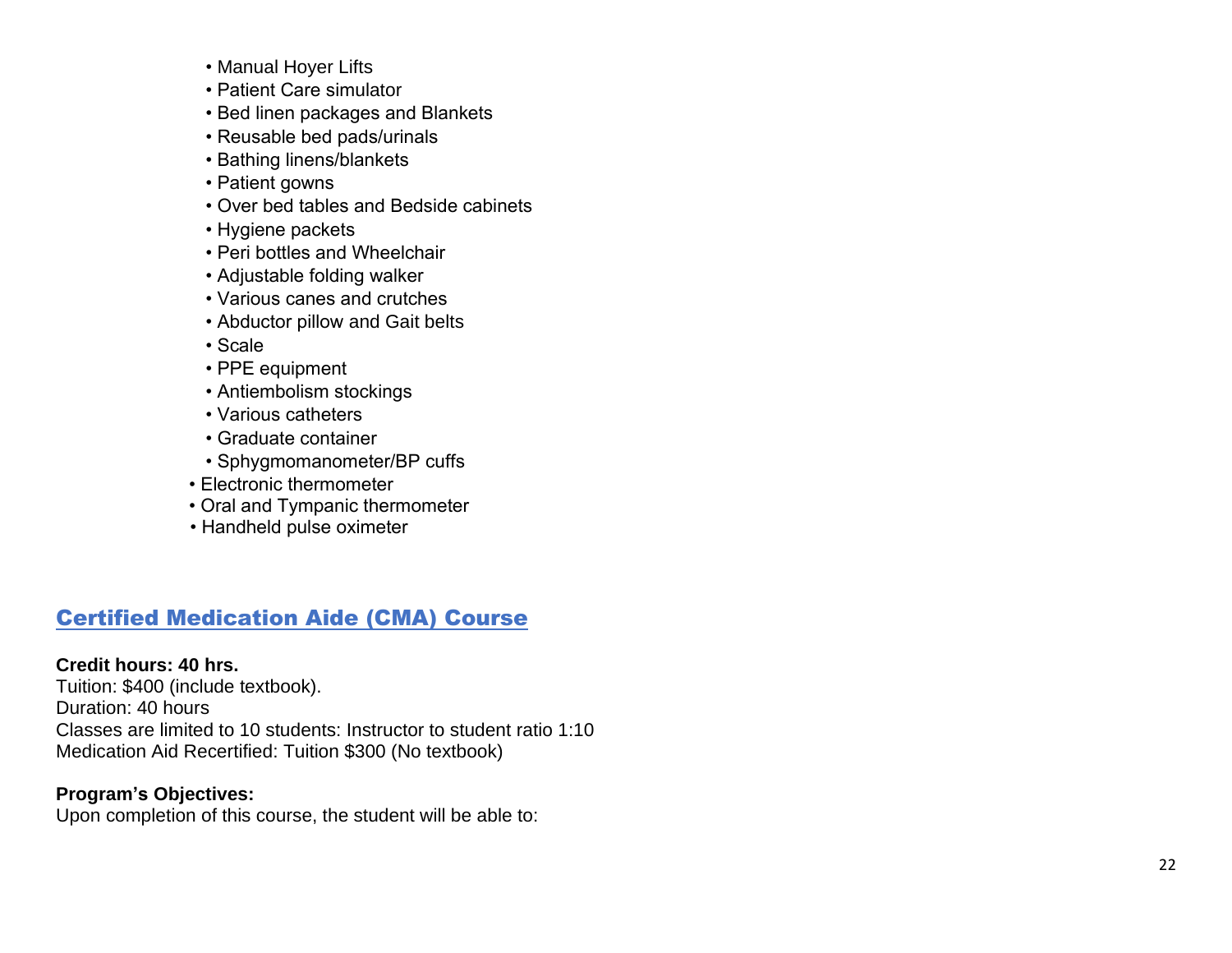- 1. Describe the basic role and responsibilities of a certified medication aide.
- 2. Describe the six rights of medication administration and their application to safe medication administration.
- 3. Relate the function of administering medications to the promotion of resident's rights.
- 4. Administer medications accurately, safely and document appropriately.
- 5. Identify the ethical and legal implications of a medication aide
- 6. Define pharmacology and related terms
- 7. List different side effects medication can cause and discuss adverse reactions to medications.
- 8. Demonstrate effective infection control while administering medication

## Course Description

Students will be taught basic medication administration techniques and safety. Medication Aide can work in settings other than nursing homes, assisted living facilities and intermediate care facilities for the developmentally disabled.

- Must be at least 18 years old.
- Have successfully demonstrated 10 competencies and the basic routes
- Be of good moral character.

After successful completion of this course, students

- o Must pass a state exam and
- o Must be knowledgeable of the 10 competencies and the basic routes.

**CPR (By itself)** \$60.00; **Saturdays** from 08:00 am to 12:00 noon/ 03:00 pm to 07:00 pm.

## Faculty List

Peace Esther Johnson, BSN-RN Program Director/ Instructor Valerie Whitmore, BSN-RN Instructor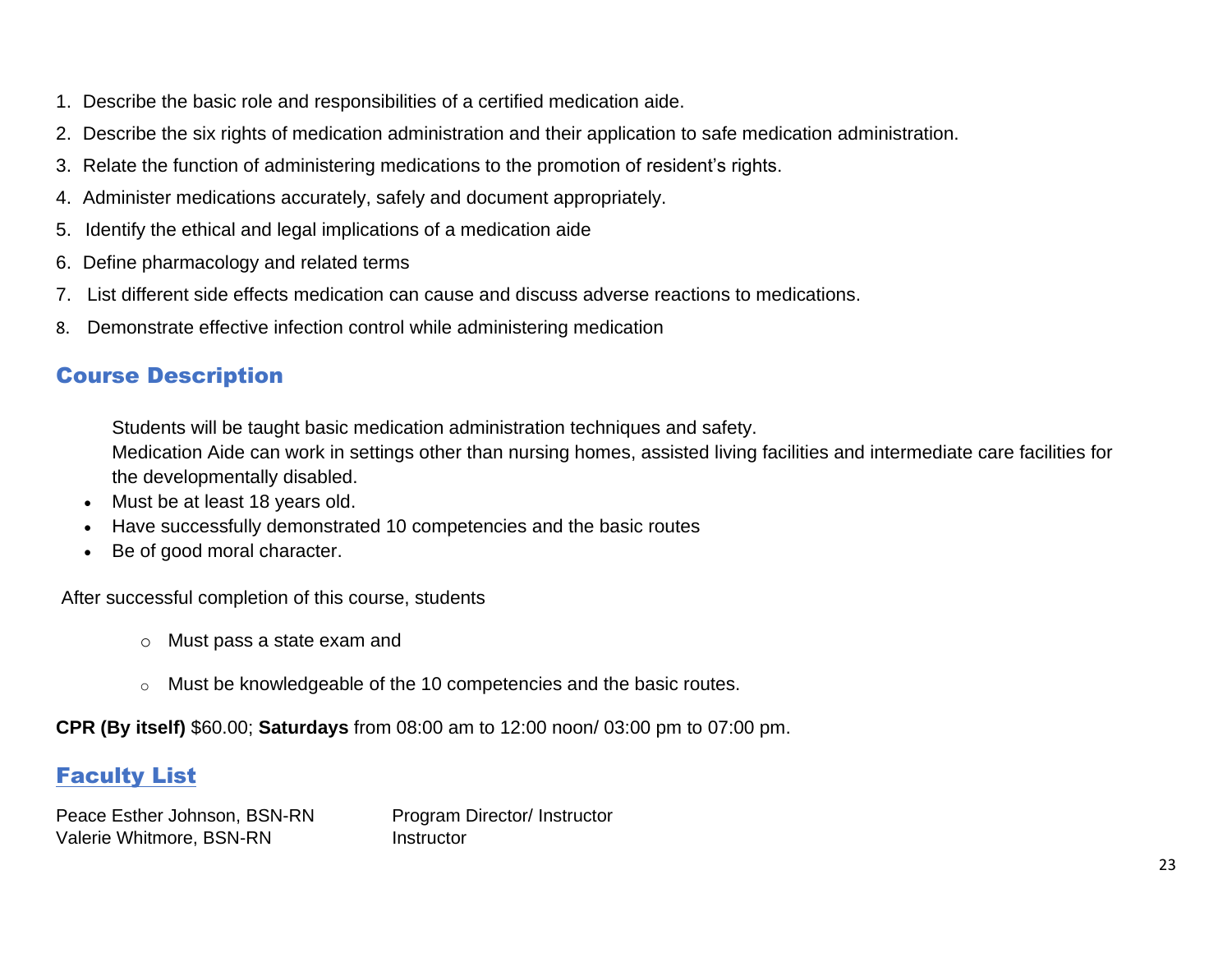#### Members of Board of Directors

Peace Esther Johnson CEO 50% shareholder Cyr Eustache Johnson Treasurer 50% shareholder

## Board of Advisors

Cyr Eustache Johnson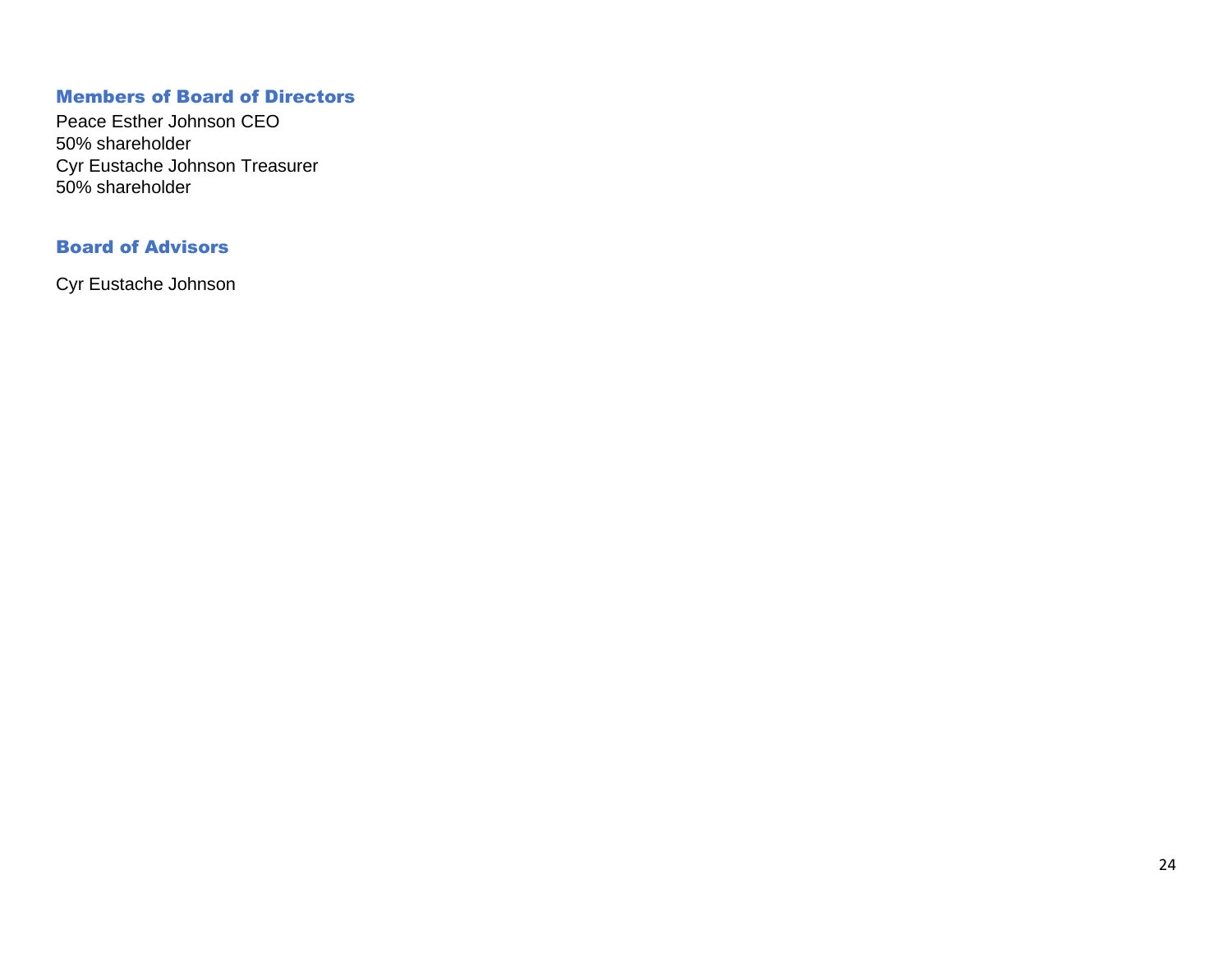#### **\*\*Upon successful completion of the course, THAP will schedule and fund graduates to take the State Board Exam\*\***

After completing CNA training in Nebraska, the individual will complete an approved competency evaluation program which is the equivalent of [a](https://www.choosecna.org/cna-certification-requirements/)  [state CNA exam in other states.](https://www.choosecna.org/cna-certification-requirements/) It consists of a Written/Oral Exam and a Skills Exam.

#### **Written/Oral Exam**

There are 50 multiple-choice questions, and the person must score at least 70 percent to pass. Individuals get three attempts to pass. If unable to do so, the person will have to retrain and retest.

#### **Skills Exam**

This part of the CNA exam requires an individual to demonstrate six skills. The person must pass all six skills in order to pass the Skills Exam. Three attempts are allowed. If the individual cannot pass within three attempts, he or she must retrain and retest.

## **How to Apply for the Nebraska [CNA Exam](https://cnaclassesnearyou.com/cna-exams-certification-state/)**

Submit your registration for the [CNA exam](https://cnaclassesnearyou.com/cna-exams-certification-state/) to the testing provider at least seven days before the testing date. At the close of each registration period, the Nebraska Health Care Learning Center – the test administrator – will post a roster of registered testers. If you do not see your name on the list, you should call NEHCA for assistance.

The course instructor will submit a class form providing information about each student. The form will confirm your eligibility to take the test. Register for both the written and skills exam if you're taking the test for the first time.

Following are the steps for registering online:

- Go to<https://www.nehca.org/dcs-testing/> and click Direct Care Staff /Testing.
- Select a test date and location where you'd like to test. Registration for each published date closes 7 business days before the test.
- Select online registration, the tests for which you're registering, and provide your name, address, and contact information.
- Pay the fee using a credit card or debit or select Invoice to submit your payment using a money order or cashier's check.
- Respond to the eligibility question: "Have you ever taken the NA test before?"
- Submit your registration and payment.
- Confirmation of your registration and payment receipt will be sent to the email address you provided.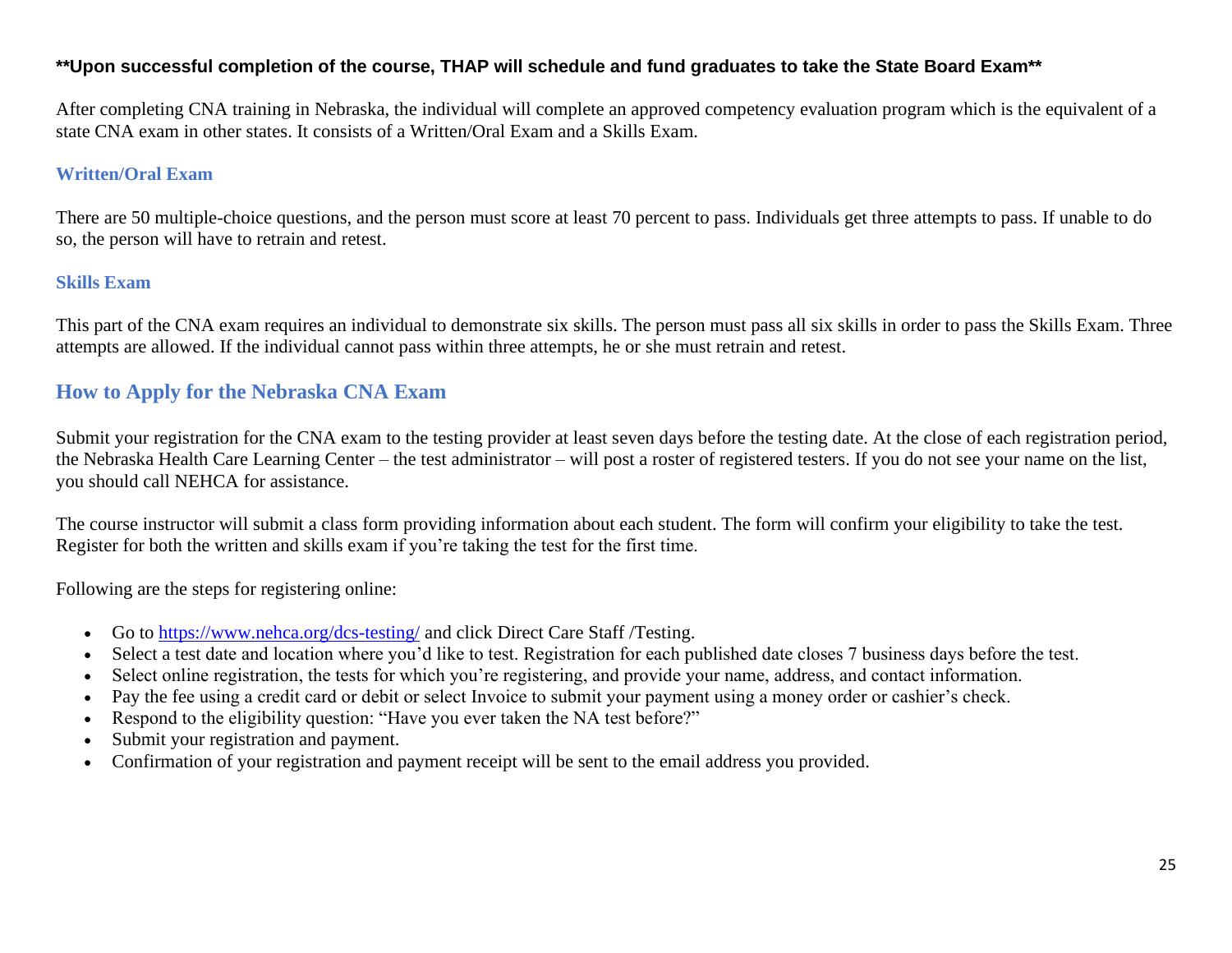#### **Exam Costs**

The established testing fees in Nebraska are as follows:

- Written exam  $-$  \$20
- Clinical skills  $exam $32$

Payment must be remitted to the examination provider. You must pay for both the written and skills exam if you're testing for the first time.

## **What to Bring to The Exam?**

You must take a valid photo ID to the test center – you will not be allowed to test if you don't present valid ID. Adhere to the test site rules and pay attention to instructions -outlined before the exam begins. You cannot take study materials, books, and large personal items into the testing room. Electronic devices must be switched off during the exam.

## **Receiving Your Scores**

After the Nebraska Health Care Learning Center grades the written and skills exam, the results will be sent to the Nurse Aide Registry for review. Candidates will only receive results if they were unsuccessful in the exam(s). Results of the failed written exam will be sent via letter. Candidates who fail the skills evaluation will receive immediate results – this eliminates the need for a letter notification.

Each candidate has three attempts to pass the exam. All results (including failing scores) are submitted to the Nurse Aide Registry for tracking purposes. If you are unsuccessful on your third attempt, you must retake a nurse aide training program.

If you pass the exam, your name will be added to the Nurse Aide Registry. You can check your registry status online using the search tab on the Registry's website.

The Registry will be updated with the information within 30 days of the exam date. You may work for 120 days performing nursing assistant duties while waiting for the Registry to be updated.

#### **Contact the Registryi**

Nebraska Department of Health and Human Division of Public Health Licensure Unit Nursing and Nursing Support PO Box 94986